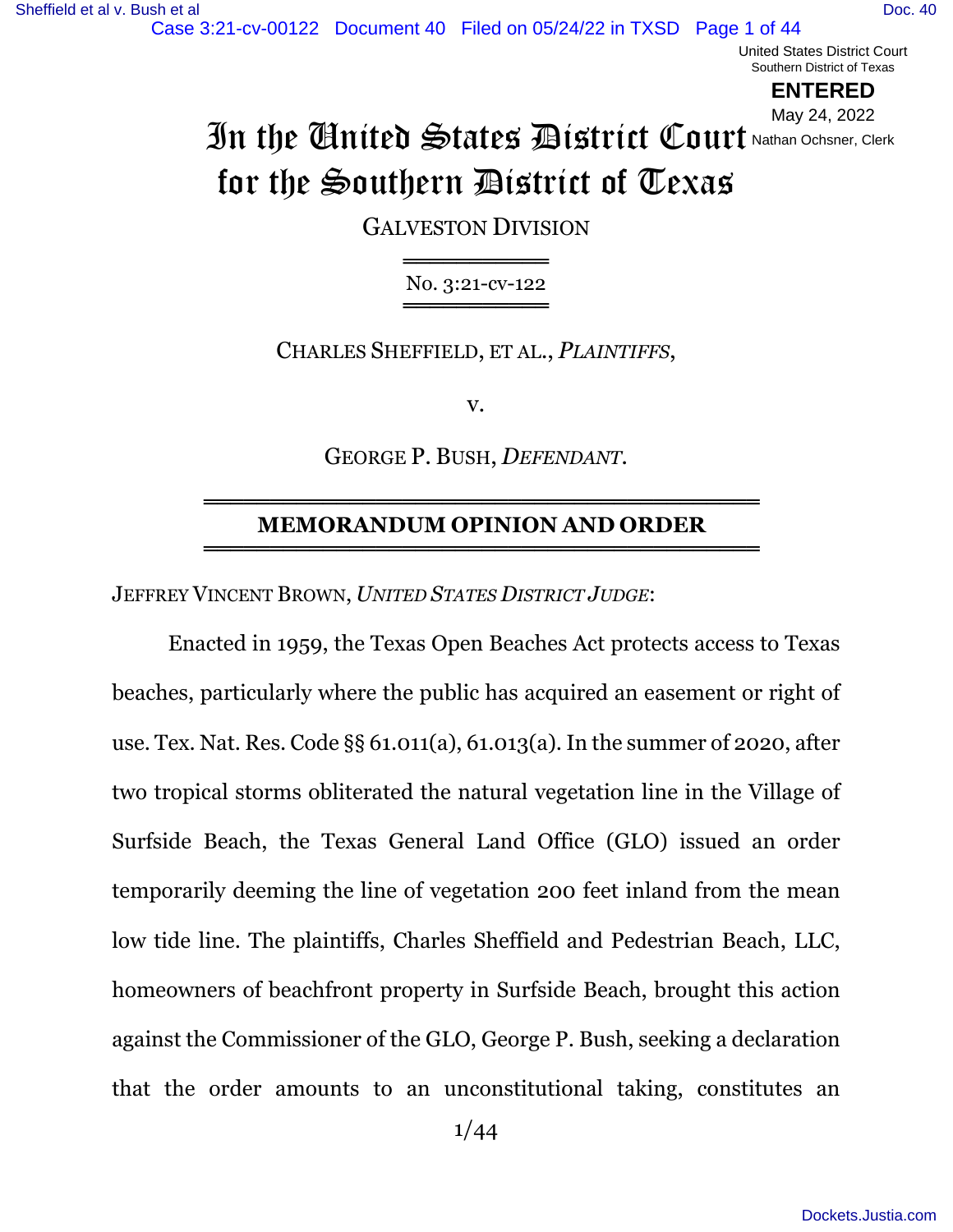unreasonable seizure, and violates due process.

Pending before the court are two motions: the Commissioner's motion to dismiss and the homeowners' motion for a preliminary injunction to halt the enforcement of the order. *See* Dkts. 19, 16. After considering the pleadings, arguments, evidence, and relevant case law, the court grants in part and denies in part the Commissioner's motion to dismiss, and denies the homeowners' motion for preliminary injunction.

#### **I. Background**

#### **A. Texas Coastal Property Law**

For the purposes of Texas coastal property law, the "mean low tide" (MLT) and the "mean high tide" (MHT) mark the average of low- and hightide marks over a roughly 19-year period. *See Luttes v. State*, 324 S.W.2d 167, 174 (Tex. 1958). The area between the MLT and the MHT is called the "wet beach" because it is under tidal waters for at least some time each day. *Severance v. Patterson*, 370 S.W.3d 705, 714–15 (Tex. 2012). In Texas, the State owns the wet beach in trust for the public use. *Id.* at 717–18 (citing *Luttes*, 324 S.W.2d at 167, 191–92).

The area between the MHT and the natural "line of vegetation" (LOV) is called the "dry beach." *Id.* at 714. The State does not automatically hold title to all the dry beach. *Id.* at 710. These are often private lands to which the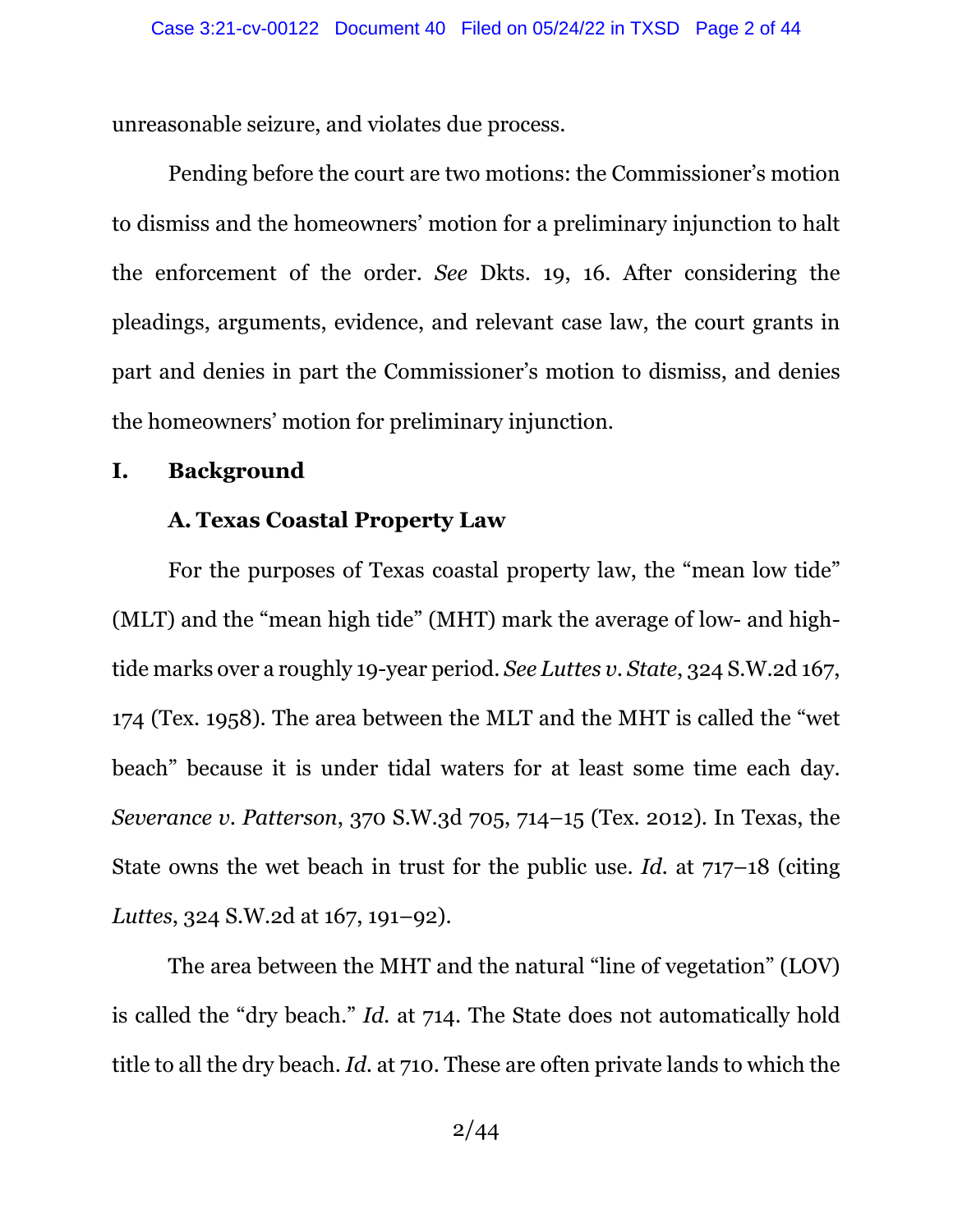State may obtain access for the public through easements established by "prescription or dedication," or where a right of public use exists "by virtue of continuous right in the public since time immemorial." *Id.* at 711 (quoting Tex. Nat. Res. Code §§ 61.011(a), 61.013(a)).

The Open Beaches Act (OBA) "does not create easements for public use along Texas Gulf-front beaches," *Severance*, 370 S.W3d at 714, but merely provides the State with a "means of enforcing public rights to use of stateowned beaches and of privately owned beach property where an easement is established in favor of the public." *Id.* at 710–11. A "public beach"—a term of art within the OBA—is defined as:

any beach area, whether publicly or privately owned, extending inland from the line of mean low tide to the line of vegetation bordering on the Gulf of Mexico to which the public has acquired the right of use or easement to or over the area by prescription, dedication, presumption, or has retained a right by virtue of continuous right in the public since time immemorial, as recognized in law and custom.

Tex. Nat. Res. Code § 61.001(8). Thus, the Texas Legislature defines "public beach" by two criteria: physical location and right of use. *Severance*, 370 S.W.3d at 714. Accordingly, because much of the dry beach was given through land grants in the 1800s to private parties without the State retaining any right of access, the dry beach becomes part of the "public beach" only if a right to public use has been judicially established. *Id.* at 715.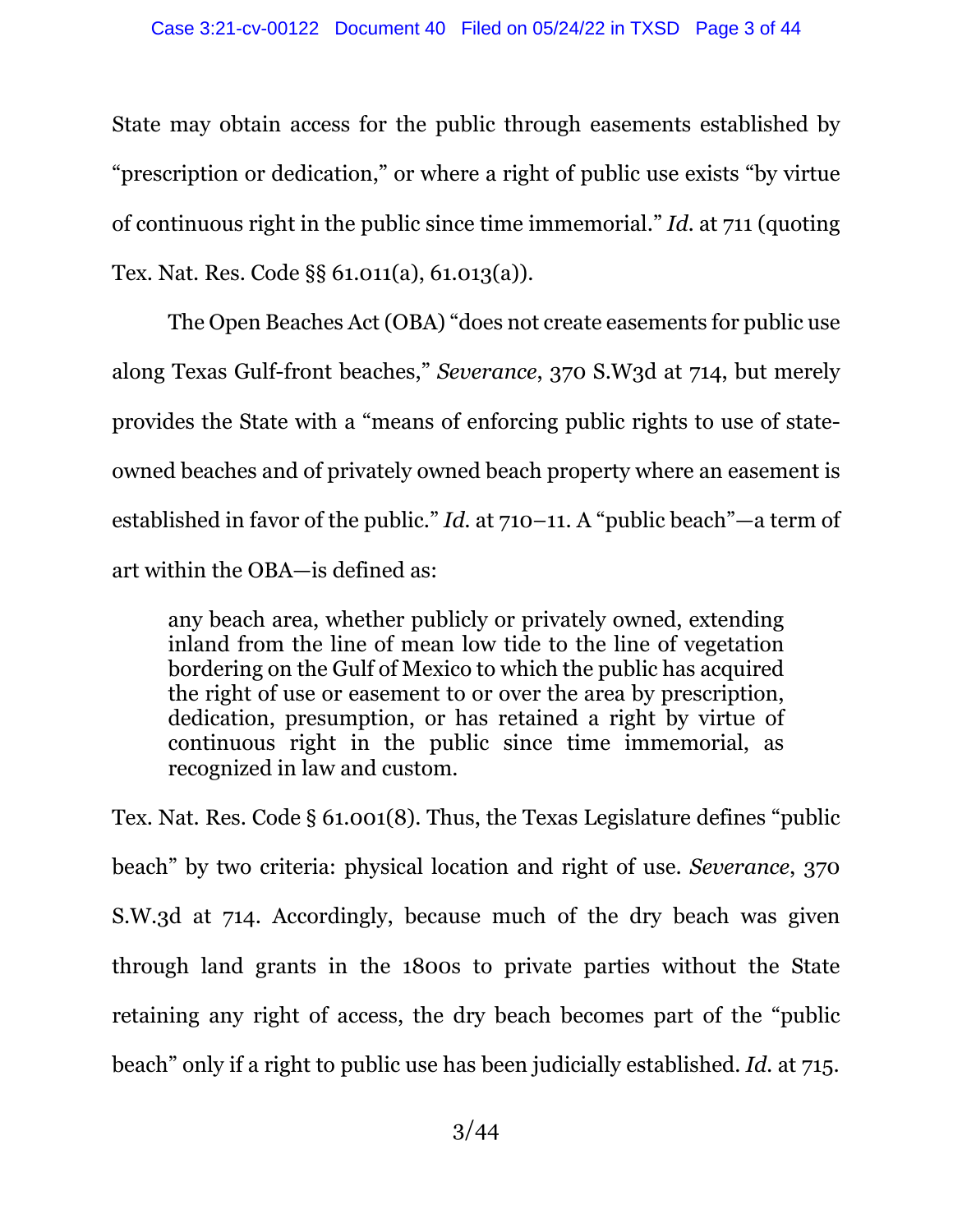## **B. "Rolling Easements"**

Tide lines and vegetation lines are not static. They are constantly changed by dynamic natural forces, both gradually and sometimes quite suddenly. In a landmark case issued a decade ago, *Severance v. Patterson*, the Supreme Court of Texas distinguished between the way in which gradual changes affect public beach easements, and how sudden changes affect them. 370 S.W.3d 705 (Tex. 2012). As tide lines and vegetation lines change over time, the public easements do, too. "They may shrink or expand gradually with the properties they encumber." *Id.* at 708. The *Severance* Court noted that the State need not "re-establish easements each time boundaries move due to gradual and imperceptible changes to the coastal landscape." *Id.*

The Court held, however, that abrupt changes, such as those caused by hurricanes and tropical storms, are different. "[W]hen a beachfront vegetation line is suddenly and dramatically pushed landward by acts of nature, an existing public easement does not 'roll' inland to other parts of the parcel or onto a new parcel of land." *Id.* "[W]hen land and the attached easement are swallowed by the Gulf of Mexico in an avulsive event, a new easement must be established by sufficient proof to encumber the newly created dry beach bordering the ocean." *Id.* In short, without a judicial determination that a public easement should encumber a portion of the dry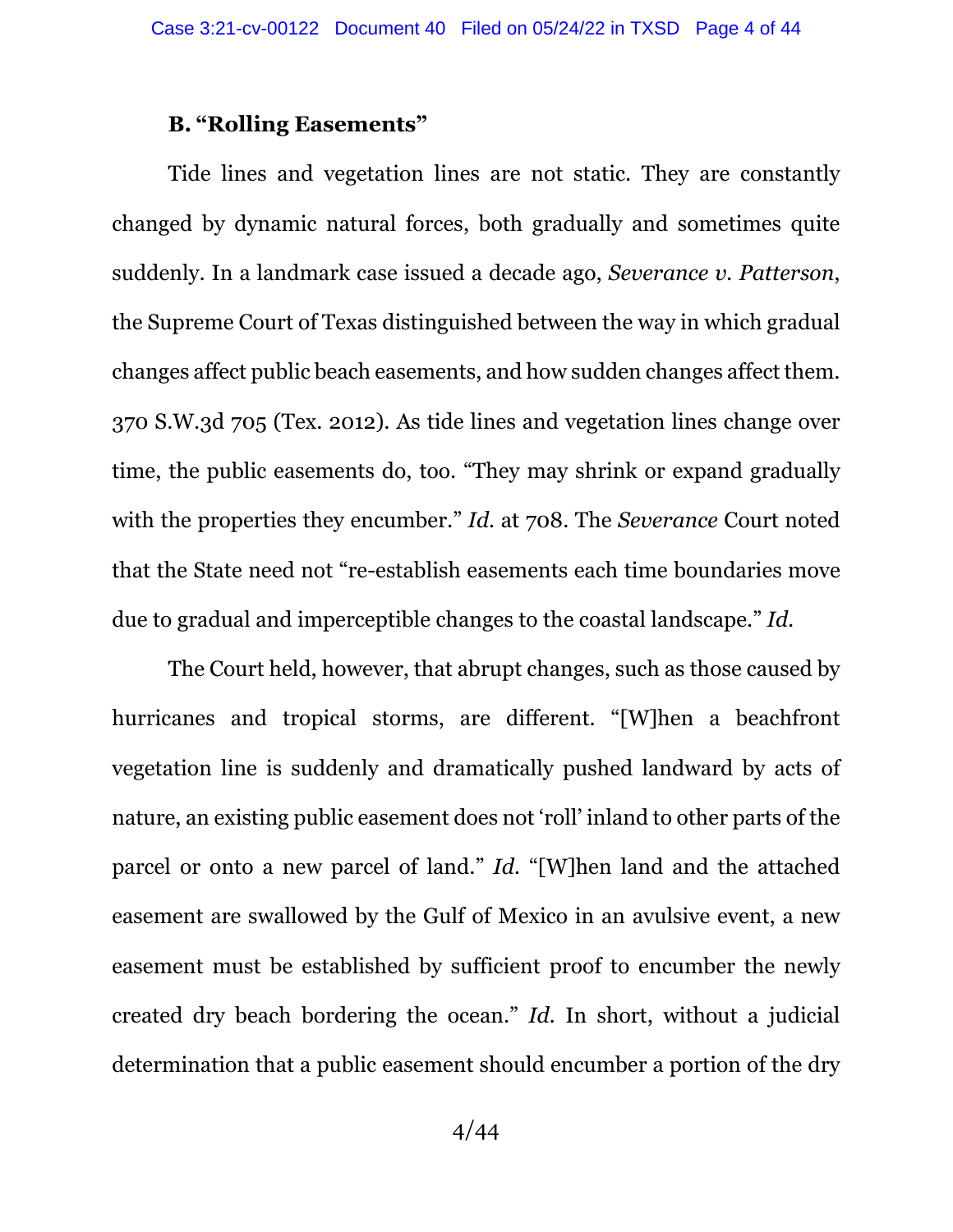beach, the fact that the LOV changes does not automatically give the public a right of access to private land. This requirement, the Court noted, protects property owners' right to exclude—"one of the most treasured strands in an owner's bundle of property rights." *Id.* at 709 (quoting *Loretto v. Teleprompter Manhattan CATV Corp.*, 458 U.S. 419, 435–36 (1982)).

But once a piece of land is properly designated as a "public beach," the

OBA expressly prohibits efforts to exclude:

No person may display or cause to be displayed on or adjacent to any public beach any sign, marker, or warning, or make or cause to be made any written or oral communication which states that the public beach is private property or represent in any other manner that the public does not have the right of access to the public beach as guaranteed by this subchapter.

Tex. Nat. Res. Code § 61.014(b).

After *Severance*, the Texas Legislature added § 6[1](#page-4-0).0171 to the OBA.<sup>1</sup> It permits the Commissioner to, by order, "suspend action on conducting a line of vegetation determination for a period of up to three years from the date the order is issued if the Commissioner determines that the line of vegetation was obliterated as a result of a meteorological event." *Id.* § 61.0171(a). "For the duration of the order, the public beach shall extend to a line 200 feet

<span id="page-4-0"></span><sup>1</sup> Act of June 14, 2013, 83rd Leg., R.S., ch. 1086, § 61.0171, sec. 5, 2013 Tex. Gen. Laws 2589, 2591 (codified at Tex. Nat. Res. Code § 61.0171).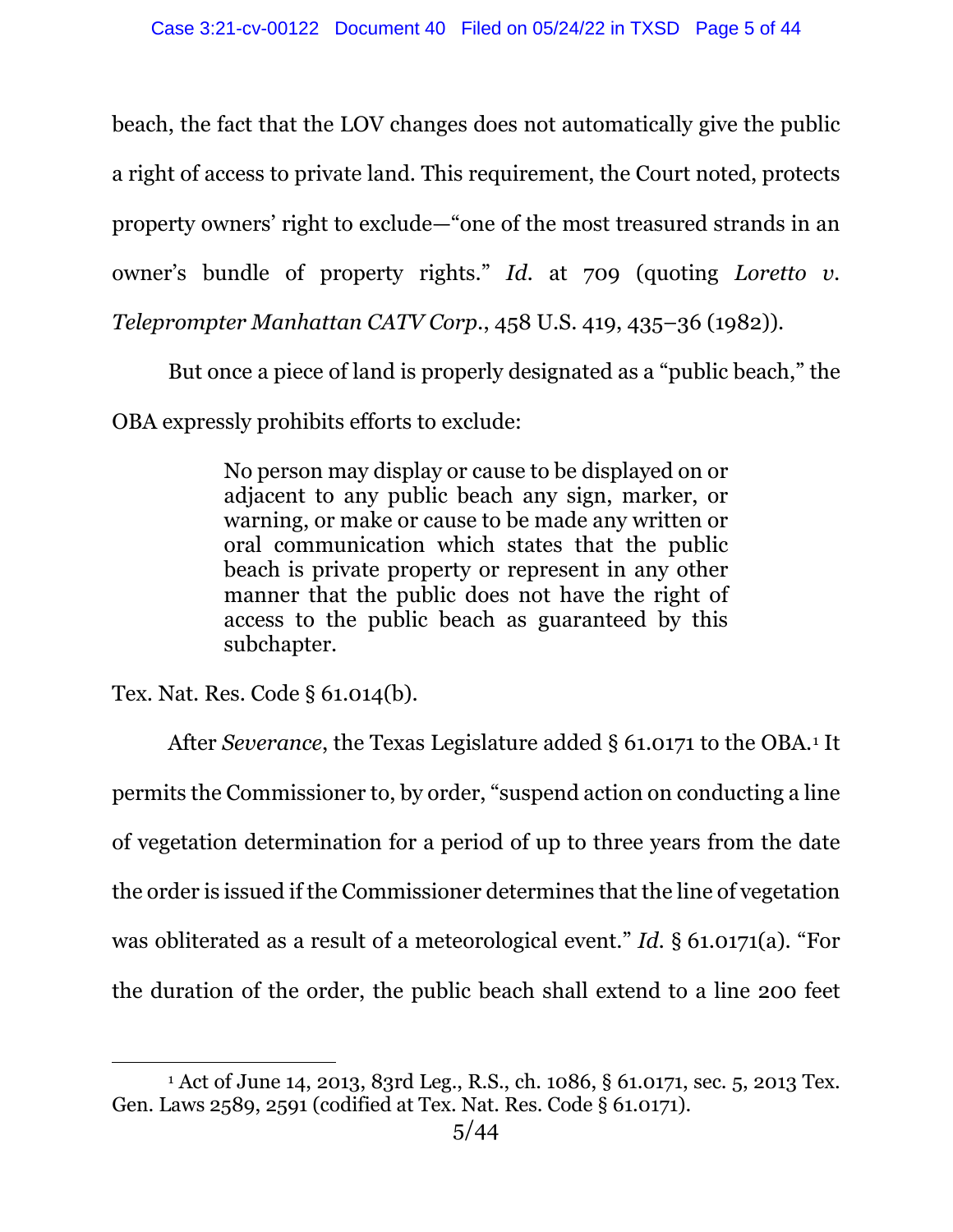inland from the line of mean low tide as established by a licensed state land surveyor." *Id.* An order issued under this section is "filed for record by the land office in the real property records of the county in which the area of the beach subject to the order is located." *Id.* § 61.0171(b). "Following expiration of an order . . . the Commissioner shall make a determination regarding the line of vegetation," and this line "shall constitute the landward boundary of the area subject to public easement." *Id.* § 61.0171(f), (h).

#### **C. The 2021 Temporary Order**

The plaintiffs Charles Sheffield and Pedestrian Beach, LLC (collectively, the "homeowners") own four beachfront parcels in the Village of Surfside Beach. Both Sheffield and Pedestrian Beach operate the properties as vacation-rental homes.

In the summer of 2020, Hurricane Laura and Tropical Storm Beta devastated the coastline in the Surfside Beach area. *See* Dkt. 16-4 at 1. In response to these events, on March 29, 2021, the Commissioner issued an order under § 61.0171 entitled, "Temporary Order Suspending Determination of the Line of Vegetation and Suspending Enforcement of Certain Encroachments on the Public Beach" (the "Order"). *Id.* The Order provides that for a period of two years, the "area from the MLT to 200 feet landward shall be the minimum public beach easement." *Id.* at 2. It also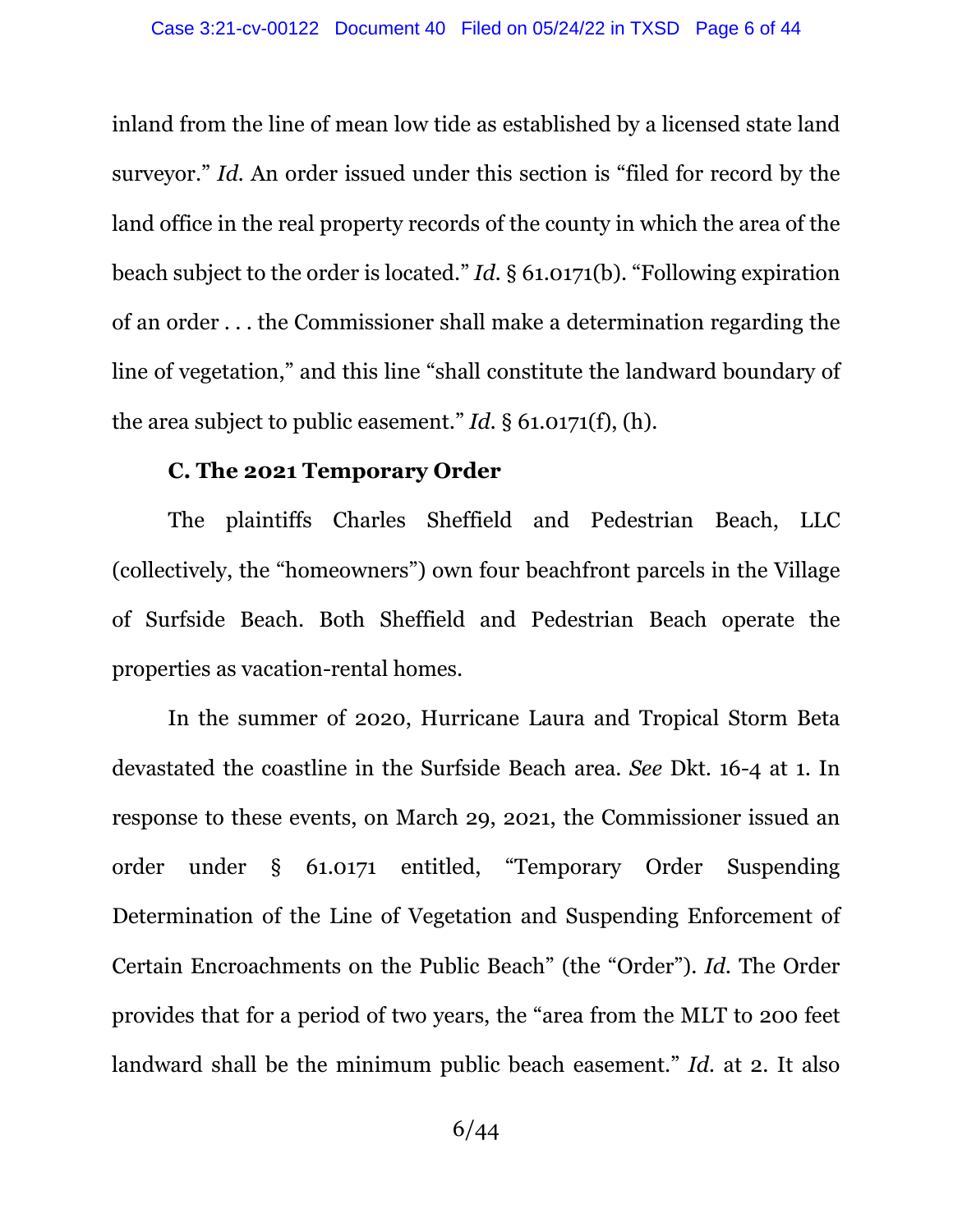suspends, for a period of three years, the removal of houses that may now be seaward of the new line of vegetation. *Id.* The Order states that designating this temporary LOV was necessary because the storms "obliterated" the natural LOV. *Id.* at 1. The Order notes that without an identifiable vegetation line, certain permits, such as for beachfront construction, cannot be issued. *Id.*

The homeowners filed this action after the Order issued, alleging causes of action under the Fifth Amendment's Takings Clause, the Fourth Amendment's Seizure Clause, and the Fourteenth Amendment's Due Process Clause. *See generally* Dkt. 1. Specifically, the homeowners argue that the Order appropriates a public-beach easement comprising all the land from the MLT line to 200 feet inland without first seeking a judicial determination that such an easement exists as *Severance* require*s. Id.* ¶ 53.

In their amended complaint, the homeowners seek a declaratory judgment under *Ex Parte Young* that (1) the Order effects an unconstitutional taking of private property facially and as-applied to the homeowners; (2) the Order effects an unreasonable seizure on its face and as-applied to the homeowners' land by imposing a public beach on their private land without prior compliance with *Severance*'s command that the State first obtain a judicial determination of an easement; (3) the Order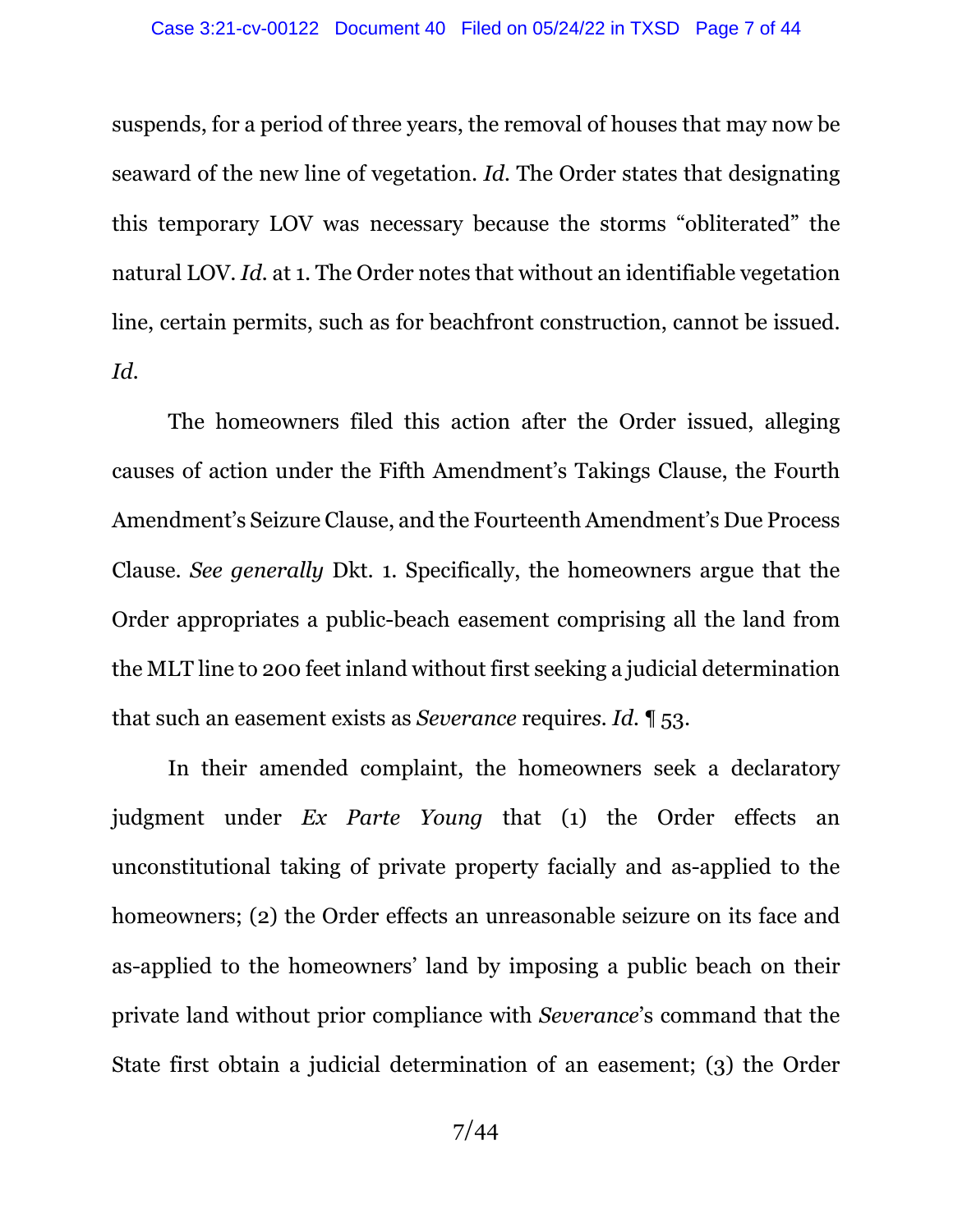deprives the homeowners of real-property interests without notice or a hearing and, thus, without due process of law; and (4) the Order's placement of the public beach at a 200-foot line is arbitrary and irrational, and thus violates "substantive due process."[2](#page-7-0) Dkt. 12 at 26–27. The homeowners seek a preliminary and permanent injunction enjoining the enforcement of the Order. *Id.* 

## **II. Applicability of** *Ex Parte Young*

The Eleventh Amendment affirms the fundamental principle that "sovereign immunity limits the grant of judicial authority in Article III." *Pennhurst State Sch. & Hosp. v. Halderman*, 465 U.S. 89, 98 (1984). And as a sovereign entity, a state may not be sued without its consent. *Id.* (quoting *Emps. of Dep't of Pub. Health & Welfare, Mo. v. Dep't of Pub. Health & Welfare, Mo.*, 411 U.S. 279, 280 (1973)). Seeing through any pretext, this principle correspondingly applies in suits against state officials when "the state is the real, substantial party in interest." *Id.* (quoting *Ford Motor Co. v. Dep't of Treasury of Ind.*, 323 U.S. 459, 464 (1945)). The Supreme Court has recognized, however, an important exception to this general rule: "a suit challenging the constitutionality of a state official's action is not one against

<span id="page-7-0"></span><sup>2</sup> The homeowners also raised an additional claim that § 61.019 of the Texas Natural Resources Code violates the Fifth Amendment, Texas law, and the Due Course of Law provision of the Texas Constitution. They have since abandoned this claim.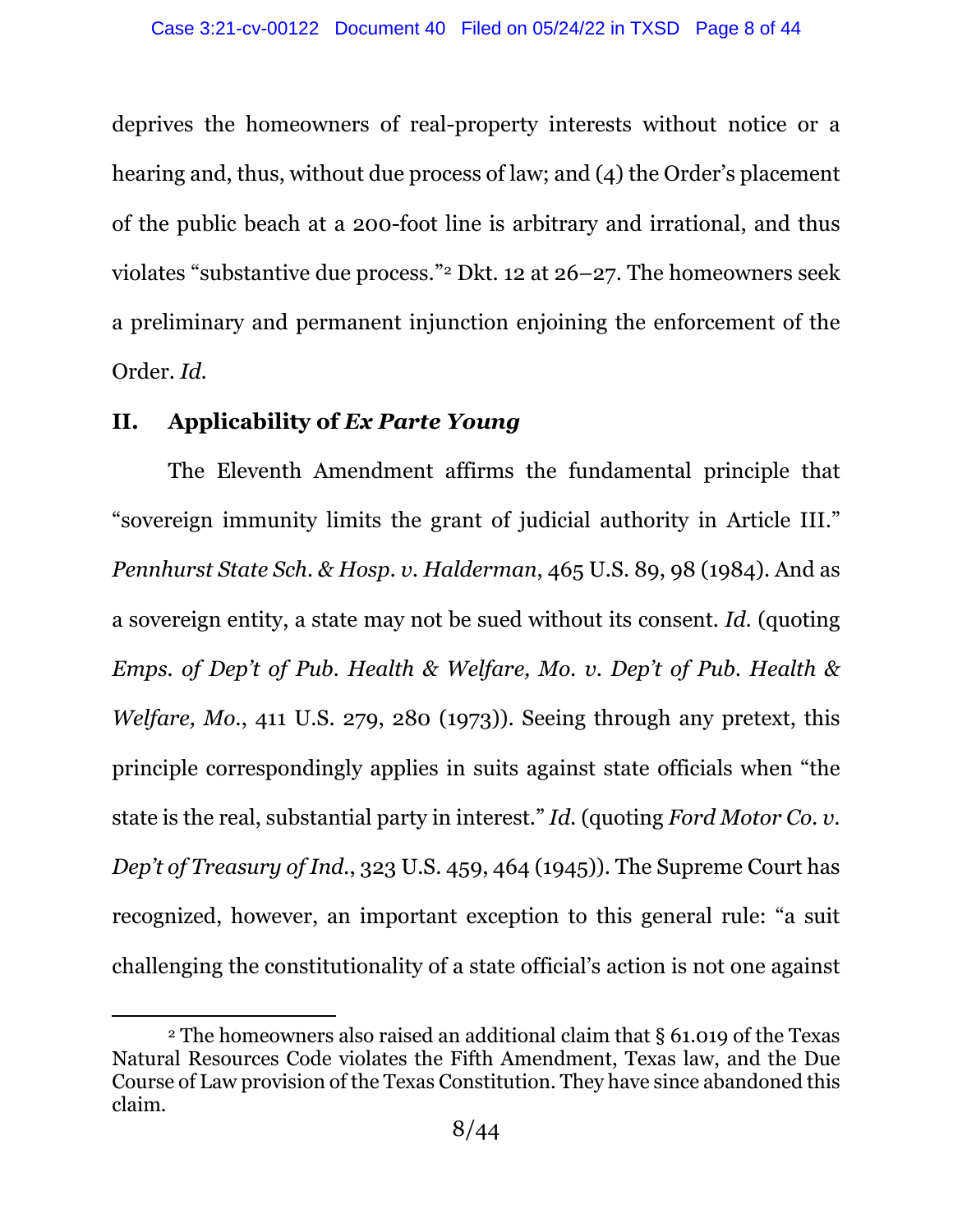the State." *Id.*; *see Ex Parte Young*, 209 U.S. 123 (1908). *Ex Parte Young* stands for the proposition that an unconstitutional statute is "void" and therefore does not "impart to [the official] any immunity from responsibility to the supreme authority of the United States." *Young*, 209 U.S. at 160. Because a state cannot authorize a void action, the officer is "stripped of his official or representative character and [is] subjected to the consequences of his official conduct." *Id*.

Of course, limits have been placed on suits brought under *Ex Parte Young*, such as prohibiting retroactive relief, *Pennhurst*, 465 U.S. at 102–03 (citing *Edelman v. Jordan*, 415 U.S. 651, 666–67 (1974)), and barring jurisdiction in cases that allege a state official has violated *state* law, *Pennhurst*, 465 U.S.at 106 ("[I]t is difficult to think of a greater intrusion on state sovereignty than when a federal court instructs state officials on how to conform their conduct to state law.").

Three basic elements make up an *Ex Parte Young* lawsuit. "The suit must: (1) be brought against state officers who are acting in their official capacities; (2) seek prospective relief to redress ongoing conduct; and (3) allege a violation of federal, not state, law." *Williams ex rel. J.E. v. Reeves*, 954 F.3d 729, 736 (5th Cir. 2020) (citing *NiGen Biotec, L.L.C. v. Paxton*, 804 F.3d 389, 394 (5th Cir. 2015)). Further, an *Ex Parte Young* action must seek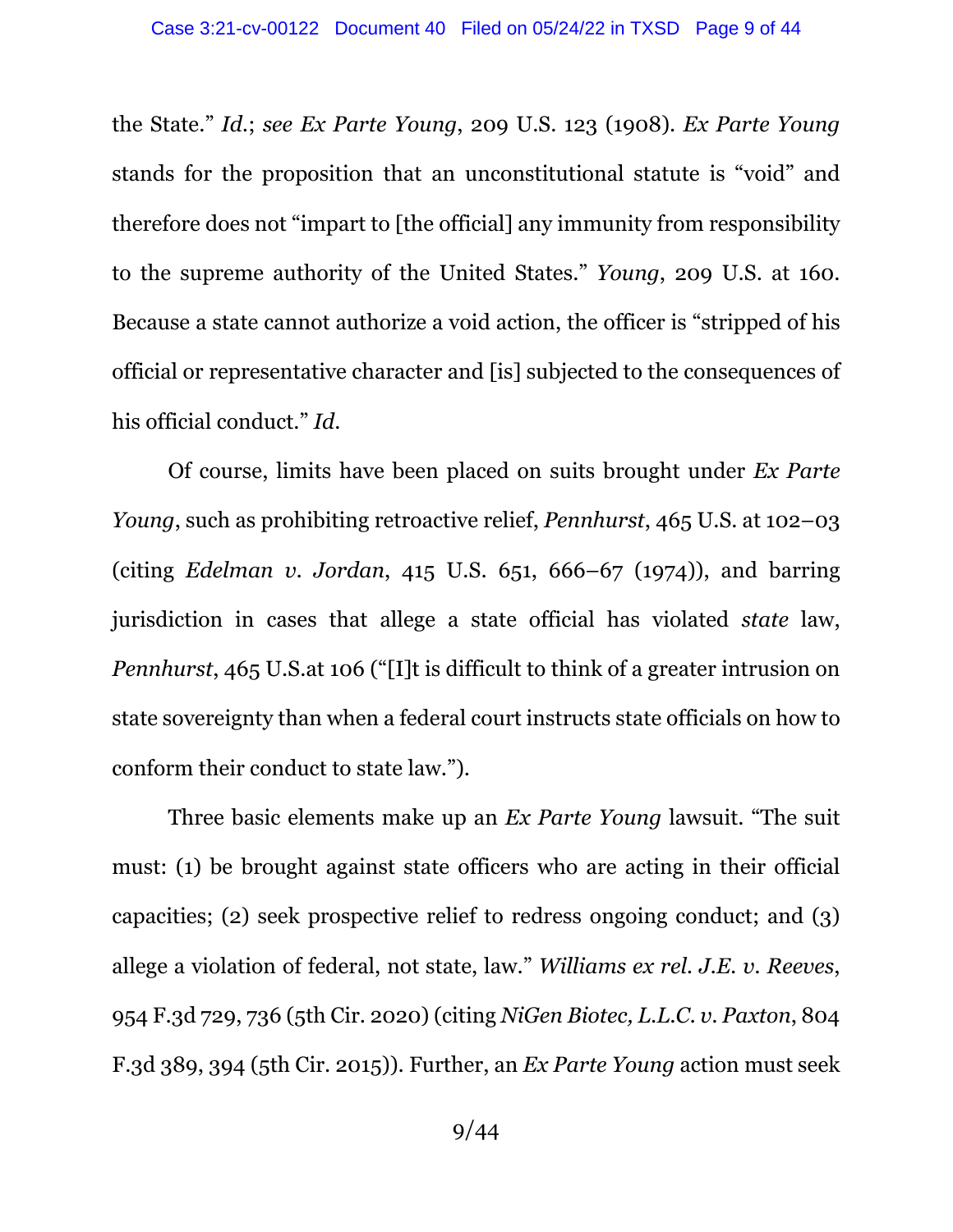only equitable relief—relief that is "declaratory or injunctive in nature and prospective in effect." *Id.* (quoting *Aguilar v. Tex. Dep't of Crim. Just.*, 160 F.3d 1052, 1054 (5th Cir. 1998)).

The homeowners bring this lawsuit (1) against Bush in his official capacity as Commissioner of the GLO, (2) seeking only declaratory and injunctive relief to redress allegations of ongoing conduct, and (3) address purported violations of the homeowners' Fourth, Fifth, and Fourteenth Amendment rights. Accordingly, the suit complies with the minimum elemental requirements of *Ex Parte Young*.

#### **III. Motion to Dismiss**

The Commissioner moves to dismiss under Federal Rules of Civil Procedure 12(b)(1) and 12(b)(6). Dkt. 19. The court addresses each in turn.

## $A. 12(b)(1)$

## **1. Fourth Amendment, Fifth Amendment, and "Substantive Due Process" Claims**

Rule 12(b)(1) authorizes dismissal of an action for lack of subjectmatter jurisdiction. Fed. R. Civ. P. 12(b)(1). Because it "spring[s] from the nature and limits of the judicial power of the United States and is inflexible and without exception," subject-matter jurisdiction is a "threshold" matter. *Steel Co. v. Citizens for a Better Env't*, 523 U.S. 83, 94–95 (1998). "In general, where subject matter jurisdiction is being challenged, the trial court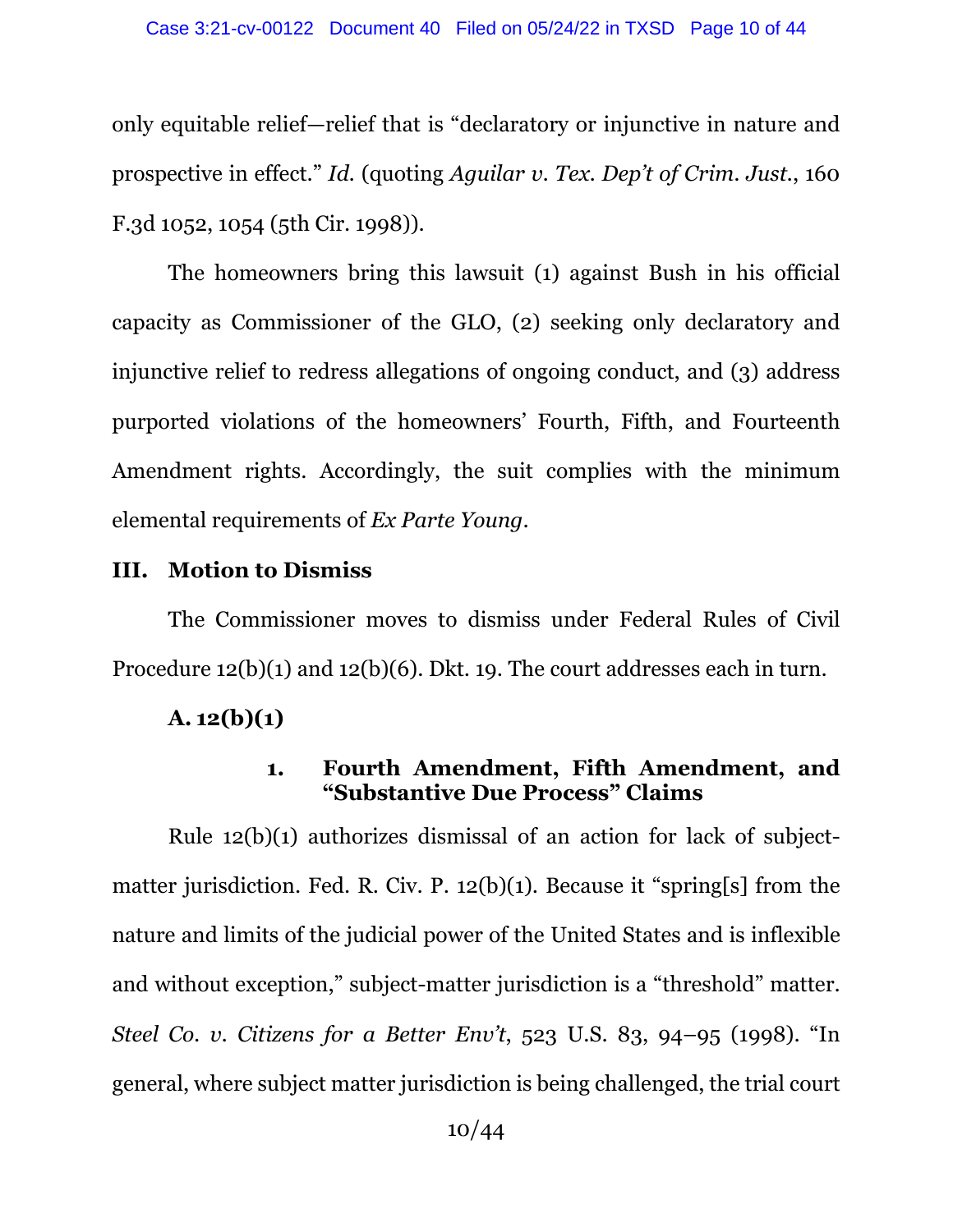is free to weigh the evidence and resolve factual disputes in order to satisfy itself that it has the power to hear the case." *Montez v. Dep't of Navy*, 392 F.3d 147, 149 (5th Cir. 2004) (citation omitted). In reviewing a motion under  $12(b)(1)$ , a court may consider "(1) the complaint alone; (2) the complaint supplemented by undisputed facts evidenced in the record; or (3) the complaint supplemented by undisputed facts plus the court's resolution of disputed facts." *Williamson v. Tucker*, 645 F.2d 404, 413 (5th Cir. 1981).

"However, in cases where the basis of the federal jurisdiction is also an element of the plaintiff's federal cause of action, the United States Supreme Court has set forth a strict standard for dismissal for lack of subject matter jurisdiction." *Clark v. Tarrant Cnty., Tex.*, 798 F.2d 736, 741 (5th Cir. 1986). "Where the factual findings regarding subject matter jurisdiction are intertwined with the merits," federal courts apply the standard as set out in *Bell v. Hood*, 327 U.S. 678 (1946). *Id.* at 742. The *Bell* standard prohibits district courts from dismissing for lack of subject-matter jurisdiction unless one of two exceptions applies—the alleged claim "appears to be immaterial and made solely for the purpose of obtaining jurisdiction or where such a claim is wholly insubstantial and frivolous." *Id.* at 741 (quoting *Bell*, 327 U.S. at 681–82). The rationale is twofold: "Judicial economy is best promoted when the existence of a federal right is directly reached and, where no claim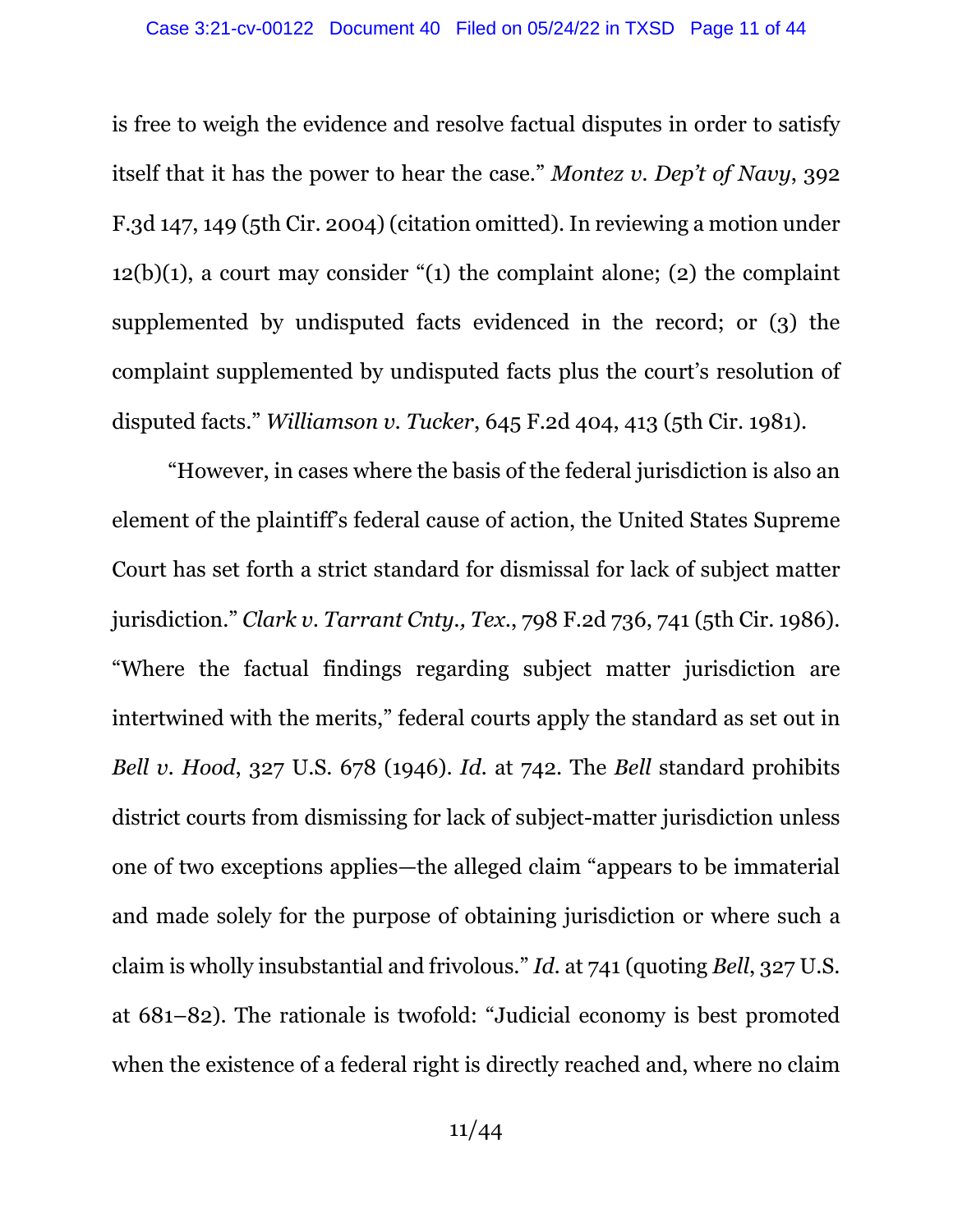is found to exist, the claim is dismissed on the merits." *Williamson*, 645 F.2d at 415. Moreover, this method provides "a greater level of protection to the plaintiff who in truth is facing a challenge to the validity of his claim" and whose allegations will be taken as true under a Rule 12(b)(6) motion instead. *Id.* at 415–16.

"There is no clear test for when the 'intertwined with the merits' exception applies." *In re S. Recycling, L.L.C.*, 982 F.3d 374, 380 (5th Cir. 2020). Courts are counseled to "look instead to the *extent* to which the jurisdictional question is intertwined with the merits, considering such factors as whether the statutory source of jurisdiction differs from the source of the federal claim and whether judicial economy favors early resolution of the jurisdictional issue." *Id.* Another consideration is where "the jurisdictional issue can be extricated from the merits." *Id.* (quoting *Williamson*, 645 F.2d at 416 n.10).

If the district court determines that the basis of federal jurisdiction is in fact "intertwined with the plaintiff's federal cause of action," and neither *Bell* exception applies, "the court should assume jurisdiction over the case and decide the case on the merits" through a Rule 12(b)(6) or Rule 56 motion. *Clark*, 798 F.2d at 742 (citing *Williamson*, 645 F.2d at 415); *see Montez*, 392 F.3d at 150.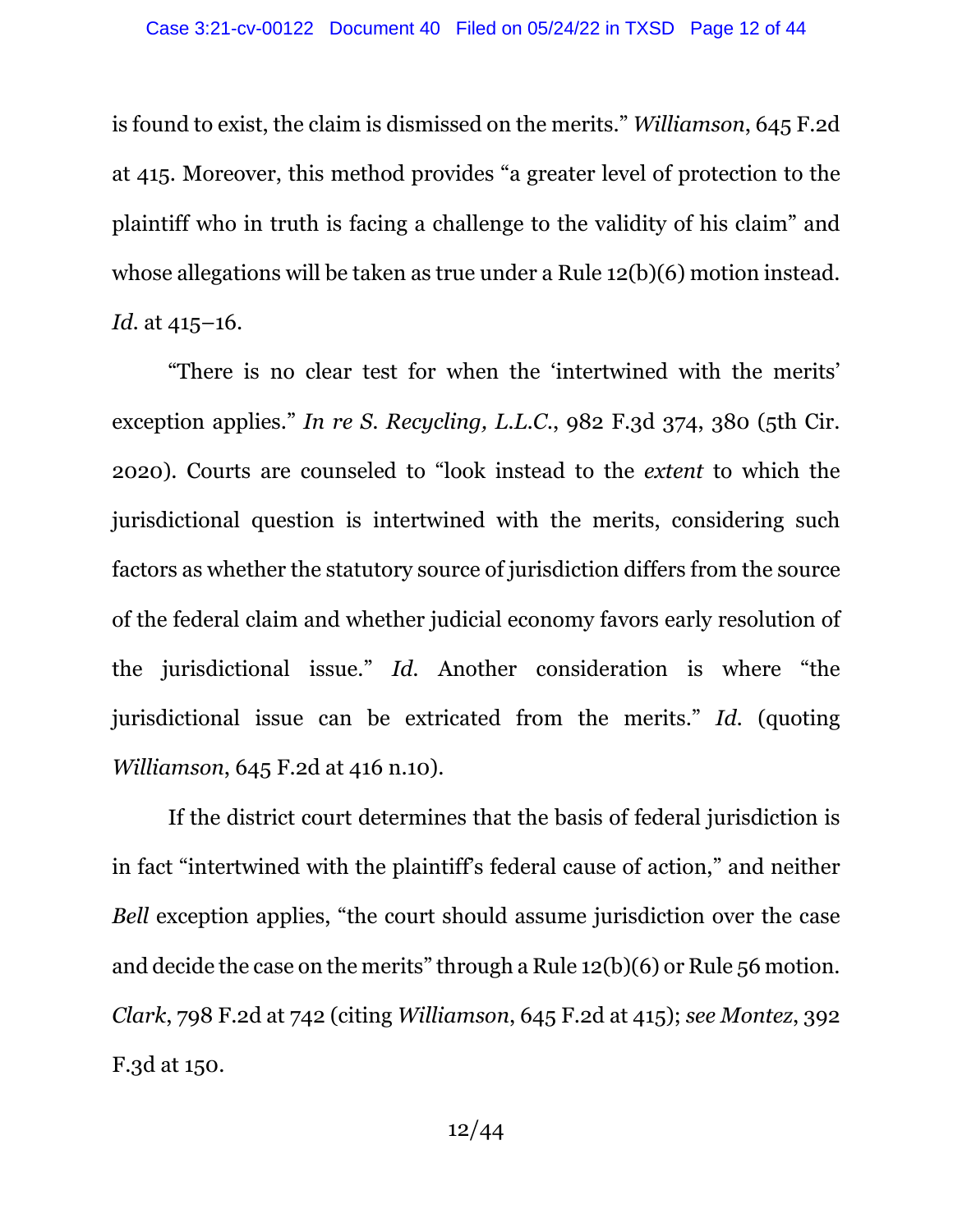Here, the court finds that the jurisdictional question is intertwined with the merits of the homeowners' Fourth Amendment, Fifth Amendment, and "substantive due process" claims. The homeowners contend that the Commissioner has violated their constitutional rights under color of state law in violation of 42 U.S.C. § 1983. And they have invoked federal-question jurisdiction pursuant to 28 U.S.C. § 1331. The Fifth Circuit stated that such a case "is a classic example of a case in which the federal cause of action and federal jurisdiction are interdependent." *Eubanks v. McCotter*, 802 F.2d 790, 793 (5th Cir. 1986).

Here, jurisdiction and the merits are intertwined because resolution of the homeowners' claims hinges on whether the Order amounts to a violation of the homeowners' constitutional rights. The homeowners contend that the Order appropriates an easement, resulting in a Fifth Amendment taking, a Fourth Amendment seizure, and violations of their Fourteenth Amendment "substantive due-process" rights. The Commissioner disagrees, arguing that the homeowners have suffered no legally cognizable injury. Dkt. 19 at 11 (arguing that the Order "does not invade a legally protected interest because it does not establish a public right to access"). The Order, the Commissioner contends, does not "attempt to create or enforce an easement . . . and it would not be possible for an order like this to do so." *Id.* at 12.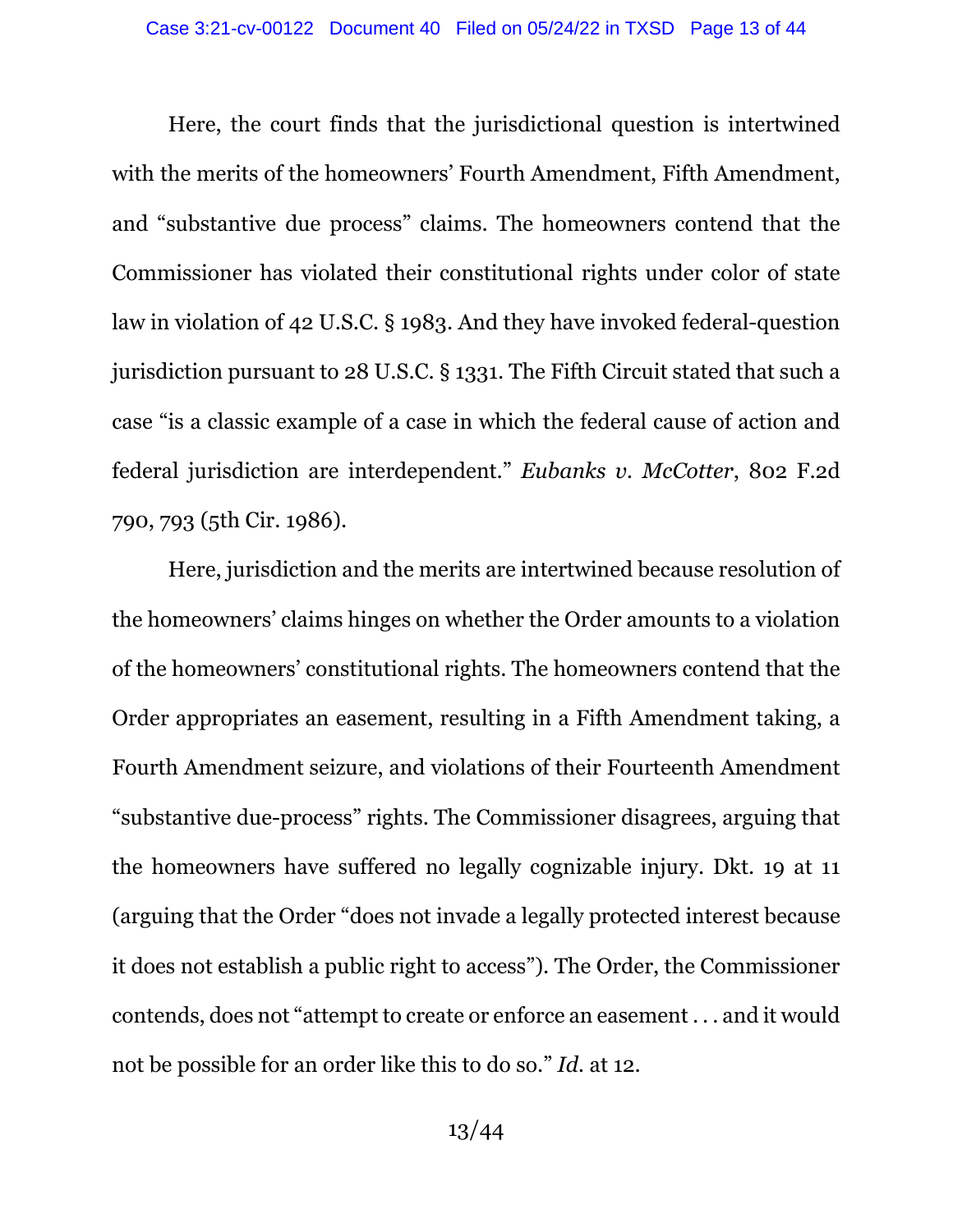If the homeowners' factual assertions are true, they have stated viable constitutional claims and the court has subject-matter jurisdiction. If the homeowners' assertions are not true, the homeowners' constitutional claims fail, leaving no basis for federal jurisdiction. Consequently, the court is "faced with a situation where 'the challenge to the court's jurisdiction is also a challenge to the existence of a cause of action'—in other words, where factual issues determinative of jurisdiction are intertwined with or identical to factual issues determinative of the merits." *Worldwide Parking, Inc. v. New Orleans City*, 123 F. App'x 606, 608 (5th Cir. 2005) (quoting *Williamson*, 645 F.2d at 415).

The court finds that disposition of the jurisdictional issue would require ruling on the merits of the homeowners' constitutional claims. *See, e.g.*, *United States v. One 1998 Mercury Sable Vin: 1MEMF5OU4WA621967*, 122 F. App'x 760, 763 (5th Cir. 2004). Thus, the only question remaining is whether the homeowners' claims "clearly appear[] to be immaterial and made solely for the purpose of obtaining jurisdiction" or if such claims are "wholly insubstantial and frivolous." *Bell*, 327 U.S. at 682–83. The Fifth Circuit has said this standard "is met only where the plaintiff's claim 'has no plausible foundation' or 'is clearly foreclosed by a prior Supreme Court decision.'" *Williamson*, 645 F.2d at 416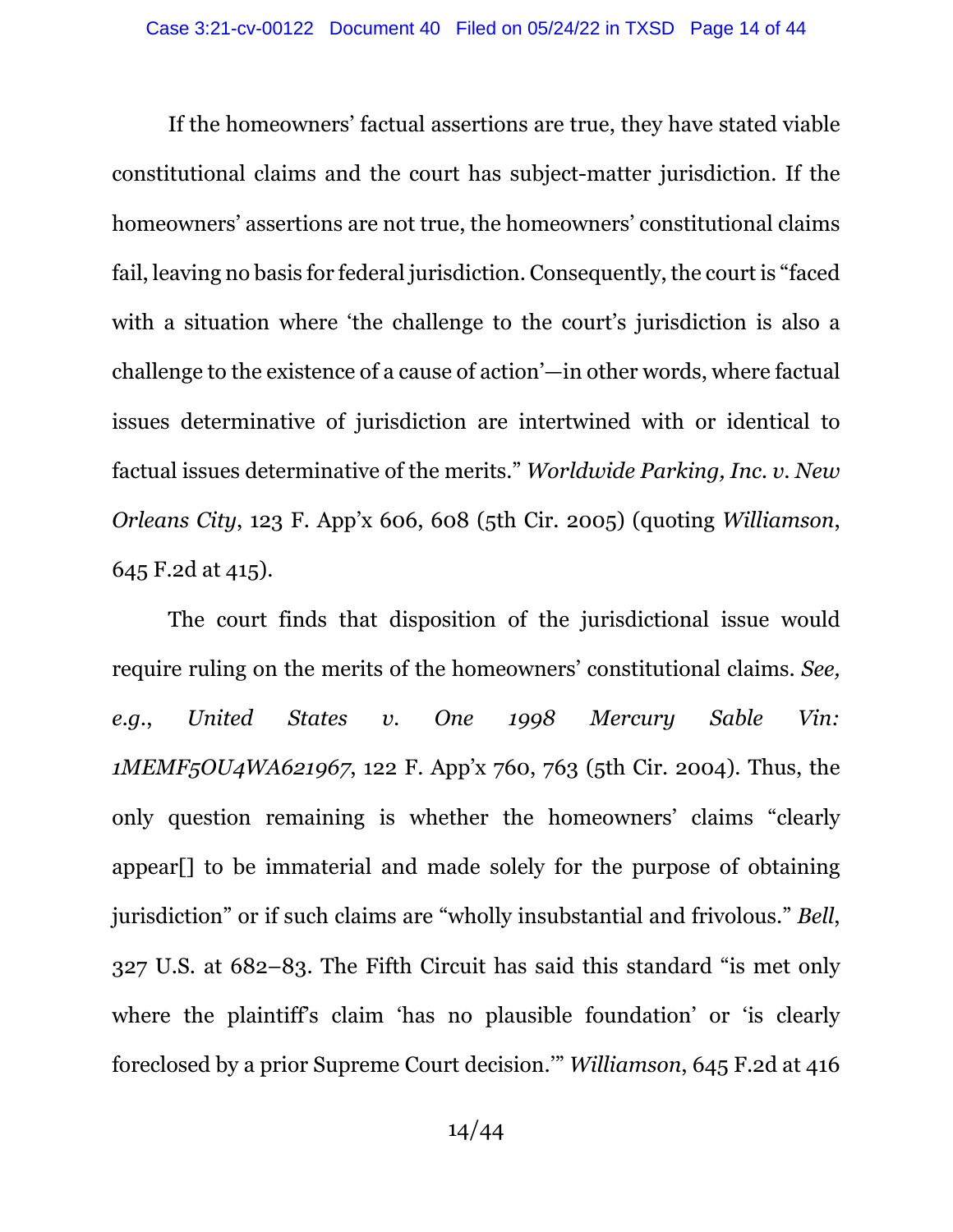(citation omitted). This case does not fall within either of those exceptions. Accordingly, the court denies the Commissioner's request to dismiss the homeowners' Fourth Amendment, Fifth Amendment, and "substantive due process" claims under Rule 12(b)(1).

### **2. "Procedural Due Process" Claim**

The homeowners' "procedural due process" claim requires a distinct jurisdictional inquiry because that alleged injury is not that the Order appropriated an easement, but that the Order deprived the homeowners of notice and a hearing before imposing repair and construction restrictions on their properties. *See* Dkt. 30 at 28. Under Fifth Circuit precedent, a "procedural due process" claim that is brought concurrently with a takings claim should be analyzed according to "general ripeness principles." *Bowlby v. City of Aberdeen, Miss.*, 681 F.3d 215, 223 (5th Cir. 2012) (quoting *Rosedale Missionary Baptist Church v. New Orleans City*, 641 F.3d 86, 90 (5th Cir. 2011)). Courts use a two-prong approach, considering "(1) the fitness of the issue for judicial decision and (2) the hardship to the parties of withholding court consideration." *Bowlby*, 681 F.3d at 224 (quoting *Rosedale Church*, 641 F.3d at 91).

The Fifth Circuit has distinguished between "procedural due process" claims that involve allegations of deprivations "ancillary" to or "arising from"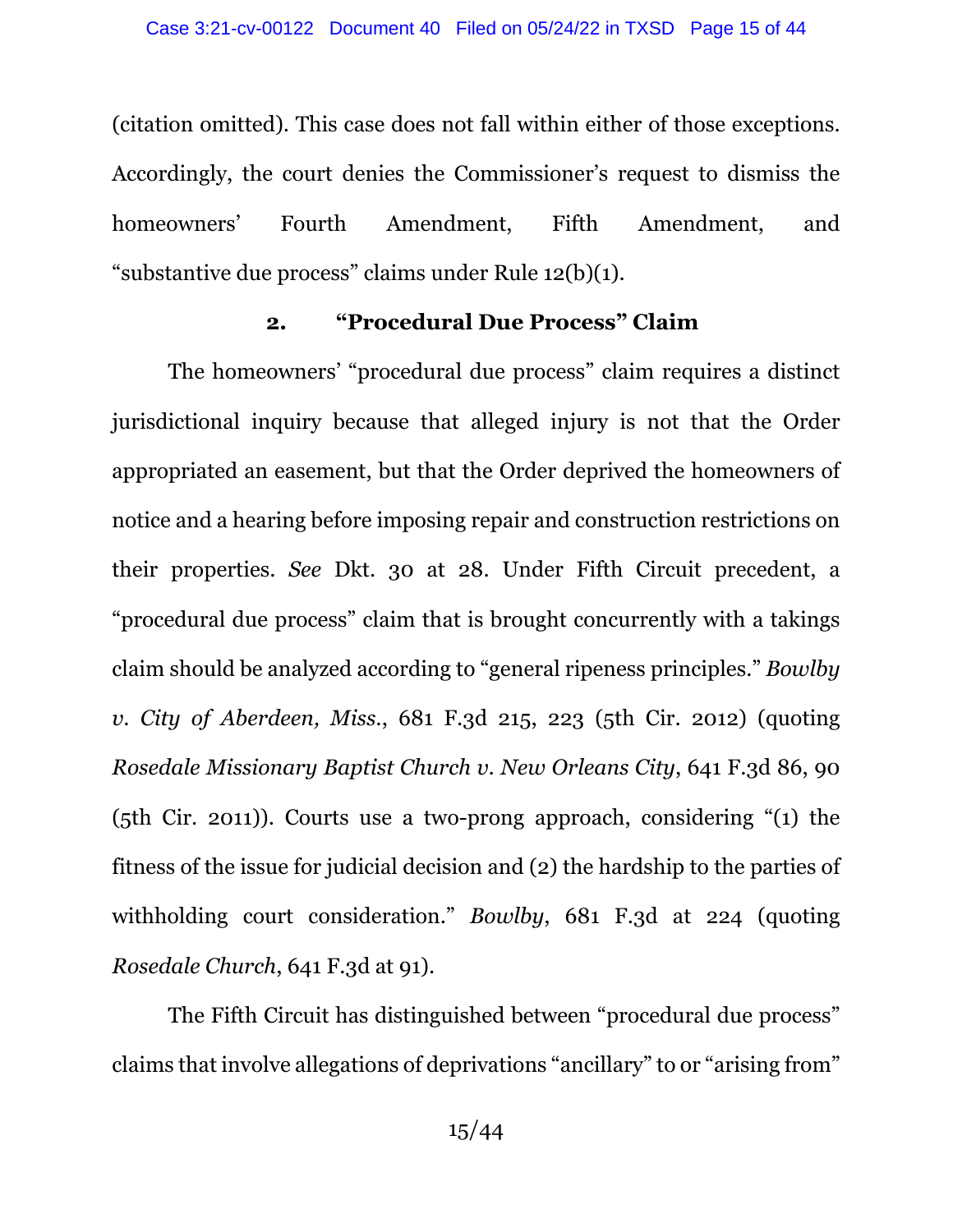a takings claim from those claims "whose main thrust . . . is not a claim for a taking." *Bowlby*, 681 F.3d at 223–24 (quoting *Hidden Oaks Ltd. v. City of Austin*, 138 F.3d 1036, 1045 n.6 (5th Cir. 1998)). "The ripeness of the former depends on the ripeness of the 'ancillary' takings claim, while the ripeness of the latter is a separate matter from the ripeness of any attendant takings claim." *Bowlby*, 681 F.3d at 224.

*Bowlby* involved a city's revocation of a businesswoman's permits to operate a "Sno Cone" hut on the edge of town. *Id.* at 218. The Fifth Circuit held that the plaintiff had pleaded a "separately cognizable" claim when she complained that process was due before the city could revoke her permits and that the resulting revocation destroyed her business. *Id.* at 225. This injury, the court held, challenged the permitting decision "'in isolation, as a single decision with its own consequences, rather than as one in a series of . . . actions resulting in a taking.'" *Id.* (quoting *Hidden Oaks*, 138 F.3d at 1045 n.6). Similarly, the homeowners allege that the Order deprived them of notice before imposing "repair and construction restrictions on properties in the 200[-]foot easement area." This, the homeowners argue, harms their "rights in the use, value, repair, [and] exclusivity and marketability of their properties." Dkt. 30 at 28–29. The court thus finds that the homeowners' "procedural due process" claim pleads an injury distinct from an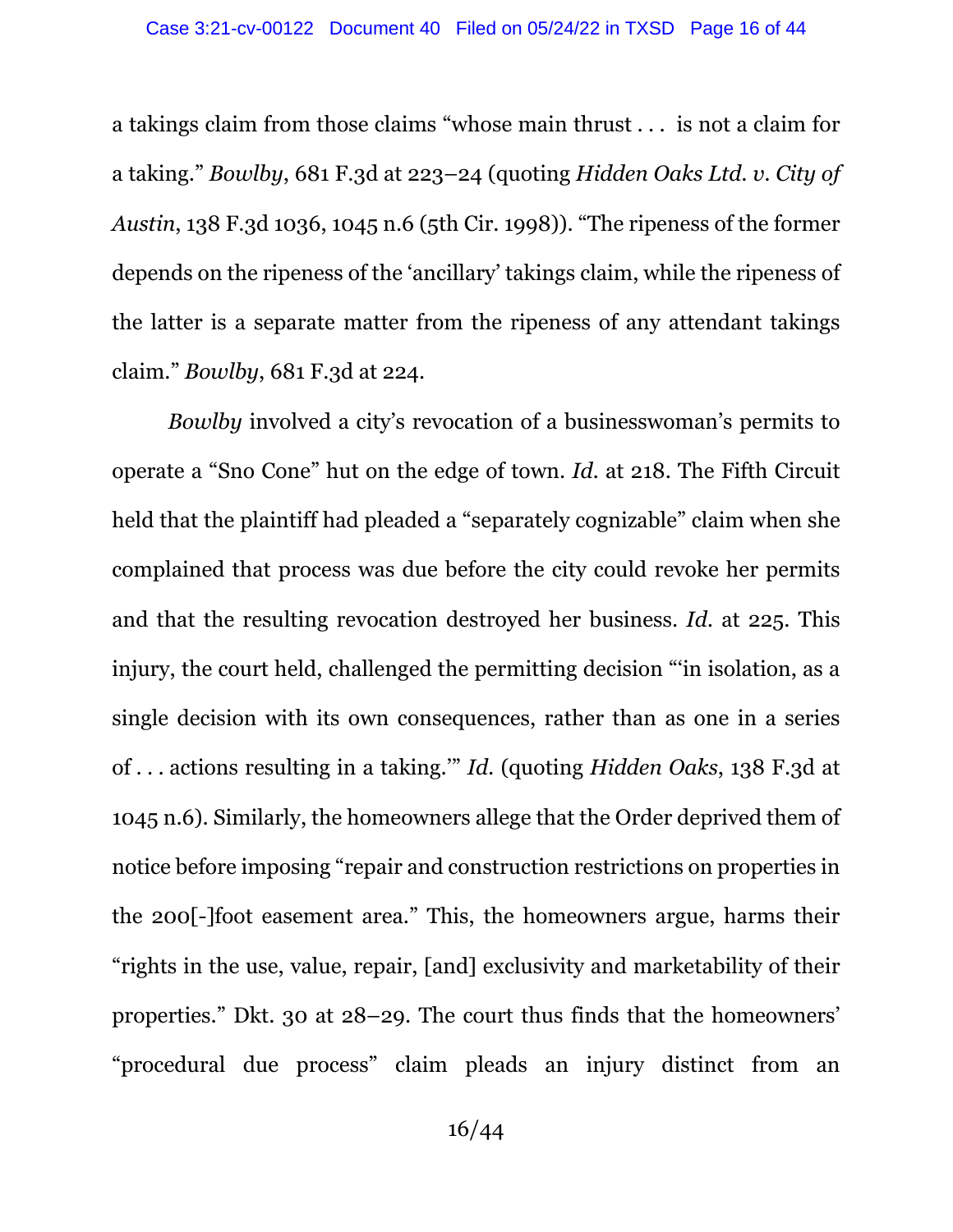uncompensated taking.

Turning now to general ripeness principles, the court further finds that the issue is fit and ready for a judicial determination. The homeowners allege an injury separate from any potential taking, and the determination of whether a taking occurred would not affect the issue of whether the Order imposes repair and construction restrictions on the properties without due process. *See Archbold-Garrett v. New Orleans City*, 893 F.3d 318, 323 (5th Cir. 2018). Further, the homeowners have credibly alleged that withholding consideration of their "procedural due process" claim could cause them further hardship as the OBA provides no recourse that would allow them to repair their homes as they see fit in light of the restrictions imposed. Accordingly, the court finds the homeowners' "procedural due process" claim is ripe.

#### **B. 12(b)(6)**

Review of whether a complaint fails to state a claim under Rule  $12(b)(6)$  involves a different set of considerations than a Rule  $12(b)(1)$ motion. A 12(b)(6) motion should be granted only if the complaint fails to allege "enough facts to state a claim to relief that is plausible on its face." *Bell Atlantic Corp. v. Twombly*, 550 U.S. 544, 570 (2007). In analyzing a 12(b)(6) motion, the court accepts all well-pleaded facts as true, viewing them in the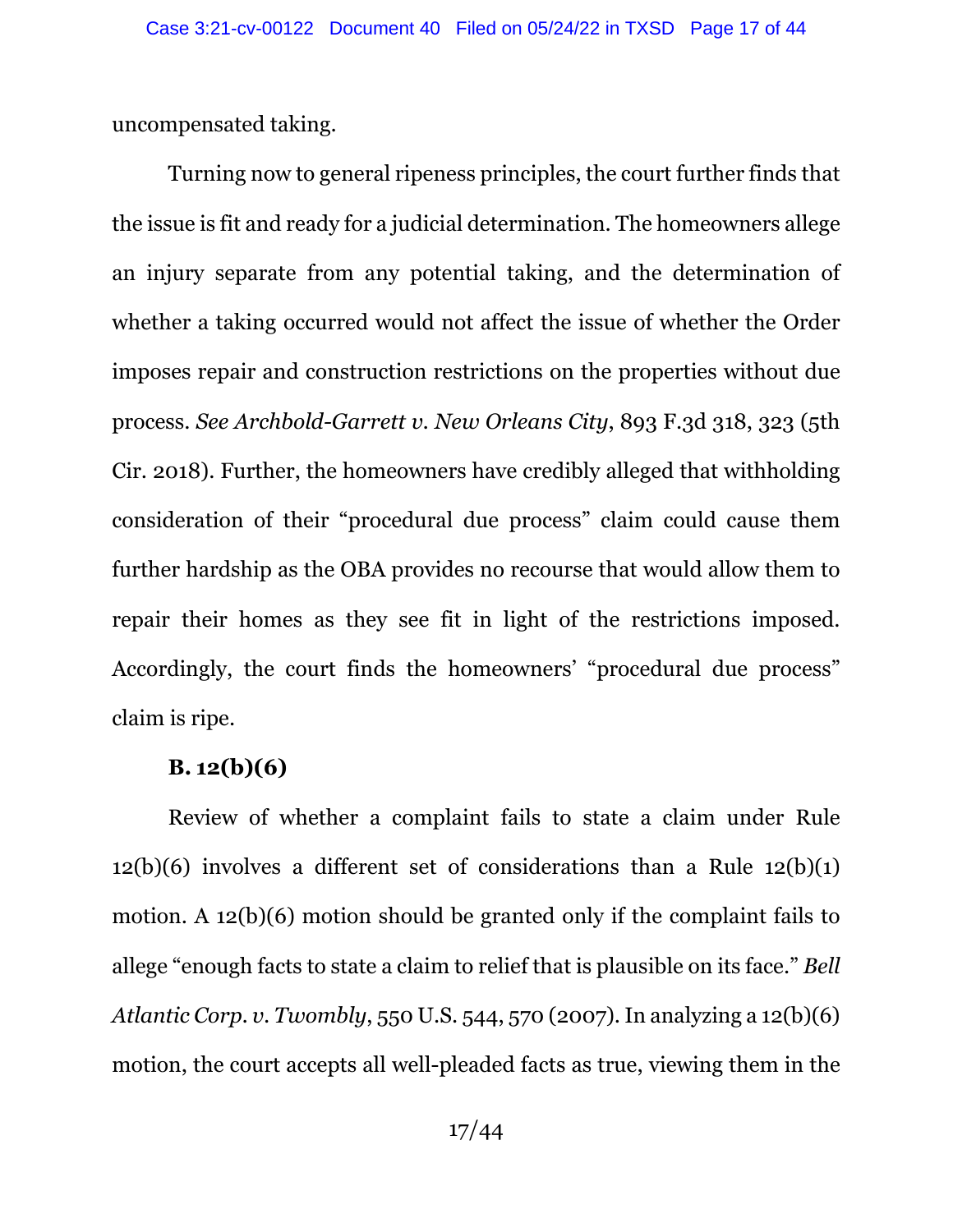light most favorable to the nonmoving party. *Martin K. Eby Constr. Co. v. Dallas Area Rapid Transit*, 369 F.3d 464, 467 (5th Cir. 2004). The court's review is limited to the allegations in the complaint and to those documents attached to a motion to dismiss to the extent that those documents are referred to in the complaint and are central to the claims. *Causey v. Sewell Cadillac-Chevrolet, Inc.*, 394 F.3d 285, 288 (5th Cir. 2004).

To survive a 12(b)(6) motion, "a complaint 'does not need detailed factual allegations,' but must provide the plaintiff's grounds for entitlement to relief—including factual allegations that when assumed to be true 'raise a right to relief above the speculative level.'" *Cuvillier v. Taylor,* 503 F.3d 397, 401 (5th Cir. 2007) (footnote omitted) (quoting *Twombly,* 550 U.S. at 555). "Conversely, 'when the allegations in a complaint, however true, could not raise a claim of entitlement to relief, this basic deficiency should . . . be exposed at the point of minimum expenditure of time and money by the parties and the court.'" *Id.* (quoting *Twombly,* 550 U.S. at 558).

#### **1. Fifth Amendment Taking**

The Takings Clause of the Fifth Amendment prohibits uncompensated takings of private property. U.S. Const. amend. V. The "paradigmatic" example of a taking requiring just compensation is "direct government appropriation or physical invasion of private property." *Lingle v. Chevron*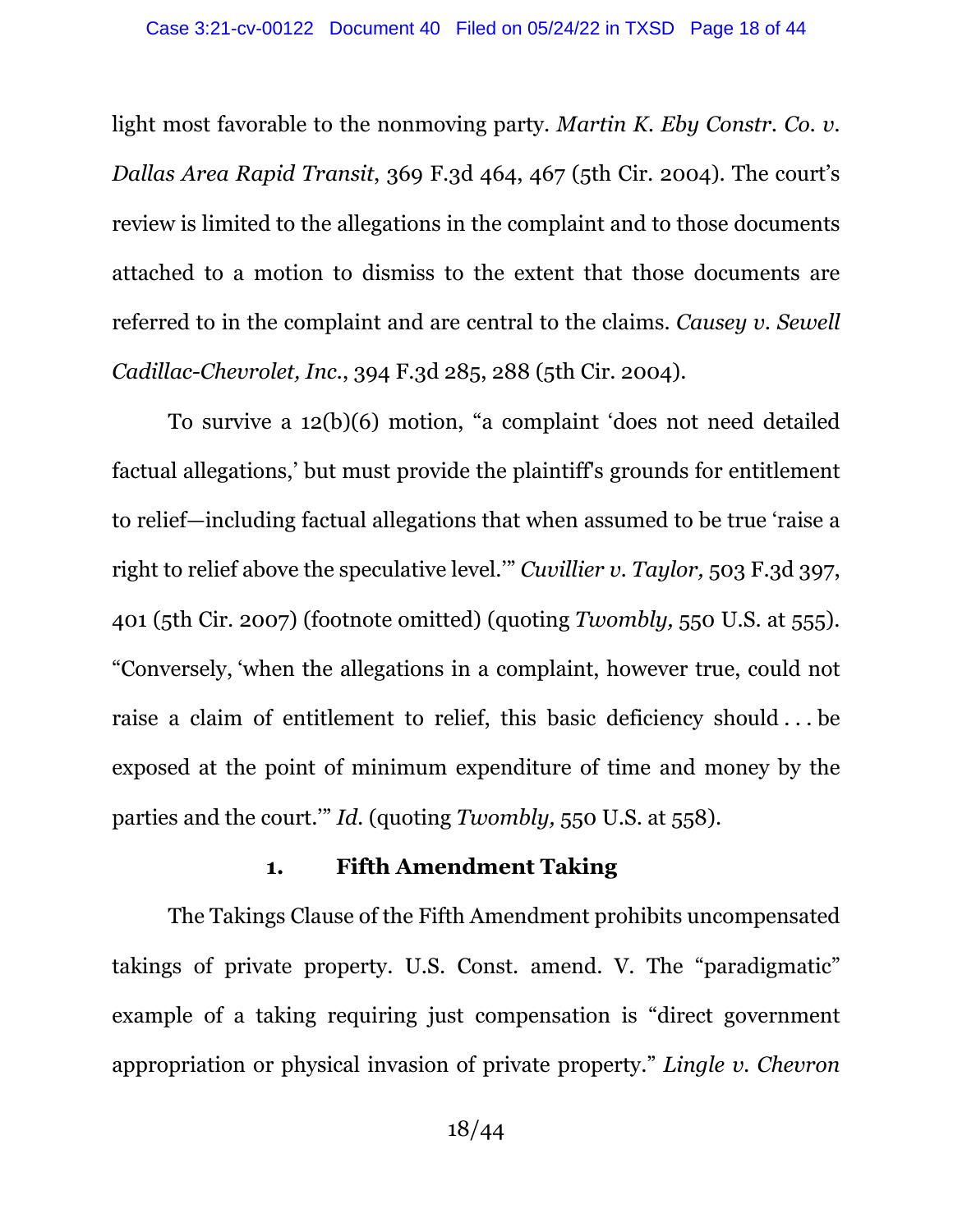*U.S.A. Inc.*, 544 U.S. 528, 537 (2005). Recently, the Supreme Court formally embraced another type of *per se* taking: when an "access regulation appropriates a right to invade" one's property. *Cedar Point Nursery v. Hassid*, 141 S. Ct. 2063, 2072 (2021).

In *Cedar Point*, a California regulation granted union organizers a "right to take access" to an agricultural employer's property to solicit support for unionization. *Id.* at 2069 (citing Cal. Code Regs., tit. 8, § 20900(e)(1)(C) (2020)). The employers were required to allow union organizers onto their property for up to three hours per day, 120 days per year. *Id.* The Court held that the "access regulation appropriates a right to invade the growers' property and therefore constitutes a *per se* physical taking." *Id.* at 2072. While government action stemming from regulations have often been classified as "regulatory takings" requiring analysis under *Penn Central Transportation Co. v. City of New York*, 438 U.S. 104 (1978), the *Cedar Point* Court held that "government action that physically appropriates property is no less a physical taking because it arises from a regulation." 141 S. Ct. at 2072. The essential question is not whether the governmental action "comes garbed as a regulation (or statute, or ordinance, or miscellaneous decree)" but "whether the government has physically taken property for itself or someone else—by whatever means—or has instead restricted a property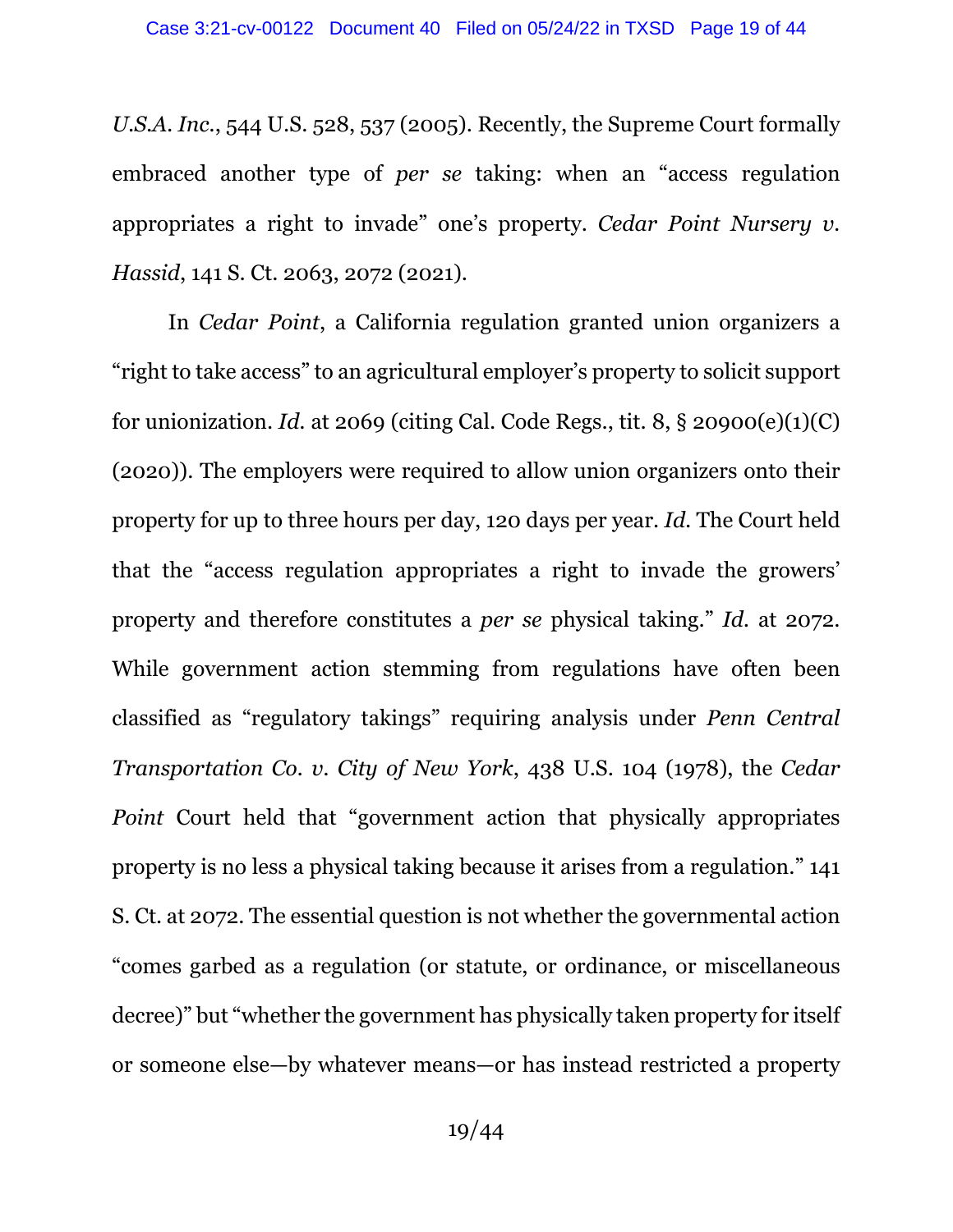owner's ability to use his own property." *Id.* (citing *Tahoe-Sierra Preservation Council, Inc. v. Tahoe Reg'l Planning Agency*, 535 U.S. 302, 321–23 (2002)).

The homeowners have sufficiently alleged a *per se* taking under *Cedar Point.* Through both facial and as-applied challenges to the constitutionality of the Order, the homeowners charge the Order authorizes "ongoing public use and occupation of every area of private beach land to which it applies" and also "eviscerates [their] right to exclude unwanted members of the general public from private land." Dkt. 12 ¶¶ 92–94. Specifically, the homeowners contend that by declaring that "[t]he area from MLT to 200 feet landward shall be the minimum public beach easement," the Order "converts every area of private dry beach lands at Surfside Beach to which the Order applies into public property for at least two years." *Id.* ¶ 89. This, the homeowners maintain, is an appropriation of a public easement without compensation in violation of the Fifth Amendment. Dkt. 12 ¶¶ 86–98.

The Commissioner argues, however, that to amount to a *per se* taking "the state agency must attempt to take possession of the property or otherwise physically occupy or appropriate the property." Dkt. 19 at 17. But nothing in *Cedar Point* requires that a state agency physically occupy the real estate. On the contrary, *Cedar Point* requires only that the "regulation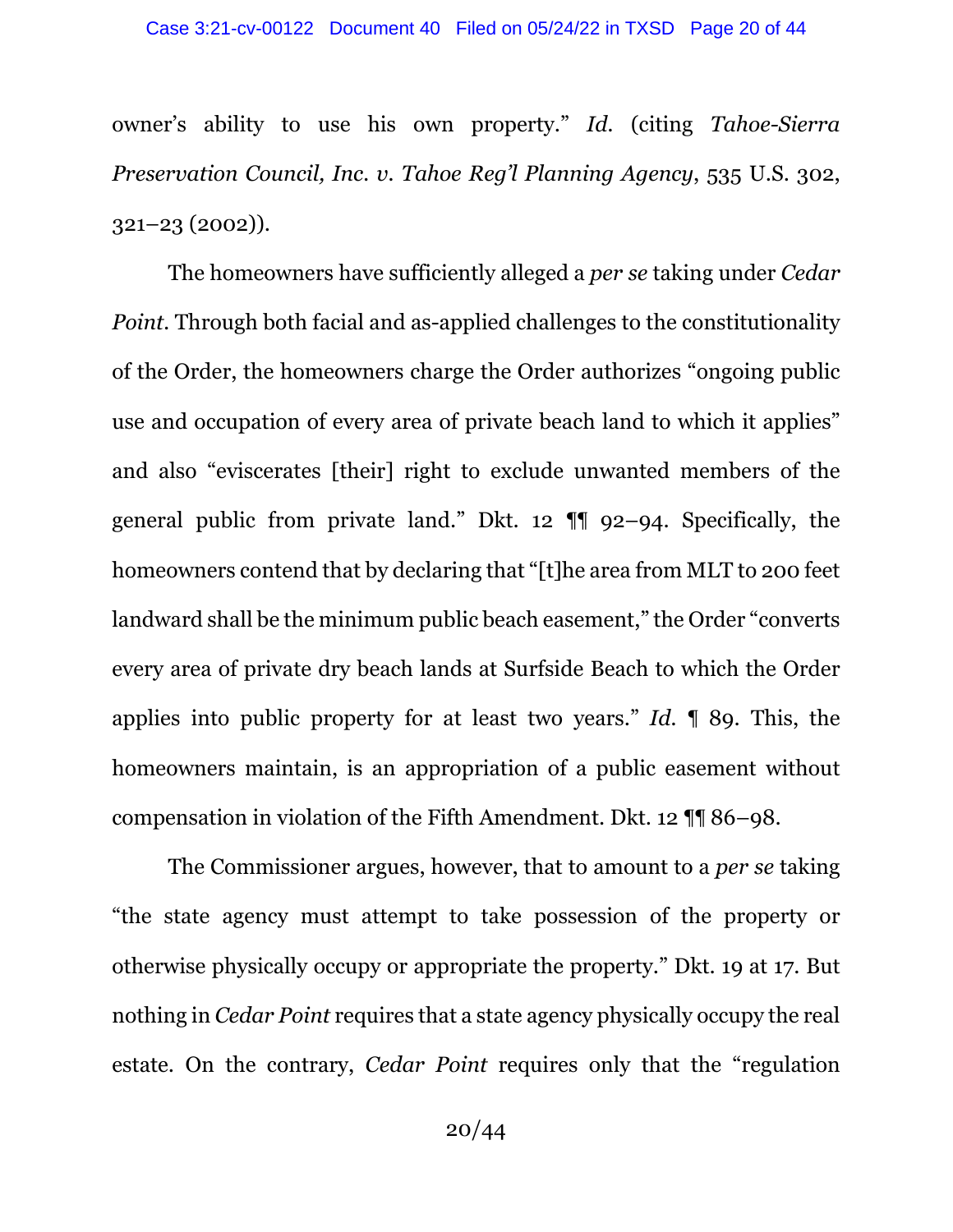appropriates a right to physically invade" private property by members of the public. *Cedar Point*, 141 S. Ct. at 2074.

The Commissioner also insists the homeowners have not lost their right to exclude members of the public from their private properties, arguing that any "public beach and related signage restrictions are limited to and recognized in areas only where the rights [to access] had already been acquired." Dkt. 19 at 18. At best, the Commissioner argues, the Order is an "administrative determination of [the homeowners'] lots' physical position on the beach in relation to the temporary LOV." *Id.* But this argument fails to acknowledge the plain language of both the Order and the "FAQ" page the GLO provided to the homeowners when the Order went into effect. Among other things, the FAQ states "[t]he establishment of the LOV at 200 feet from mean low tide line will mean that a limited number of homes are now partially or wholly located on the public beach." Dkt. 12-3 at 2. Read in conjunction with the OBA, the homeowners argue the Order "negates the owners' right to exclude" by preventing signage or barriers on the "public beach." Dkt. 30 at 25; *see* Tex. Nat. Res. Code §§ 61.0171(a); 61.018(a) (allowing enforcement of the OBA to "remove or prevent any improvement, maintenance, obstruction, barrier, or other encroachment on a public beach, or to prohibit any unlawful restraint on the public's right of access to and use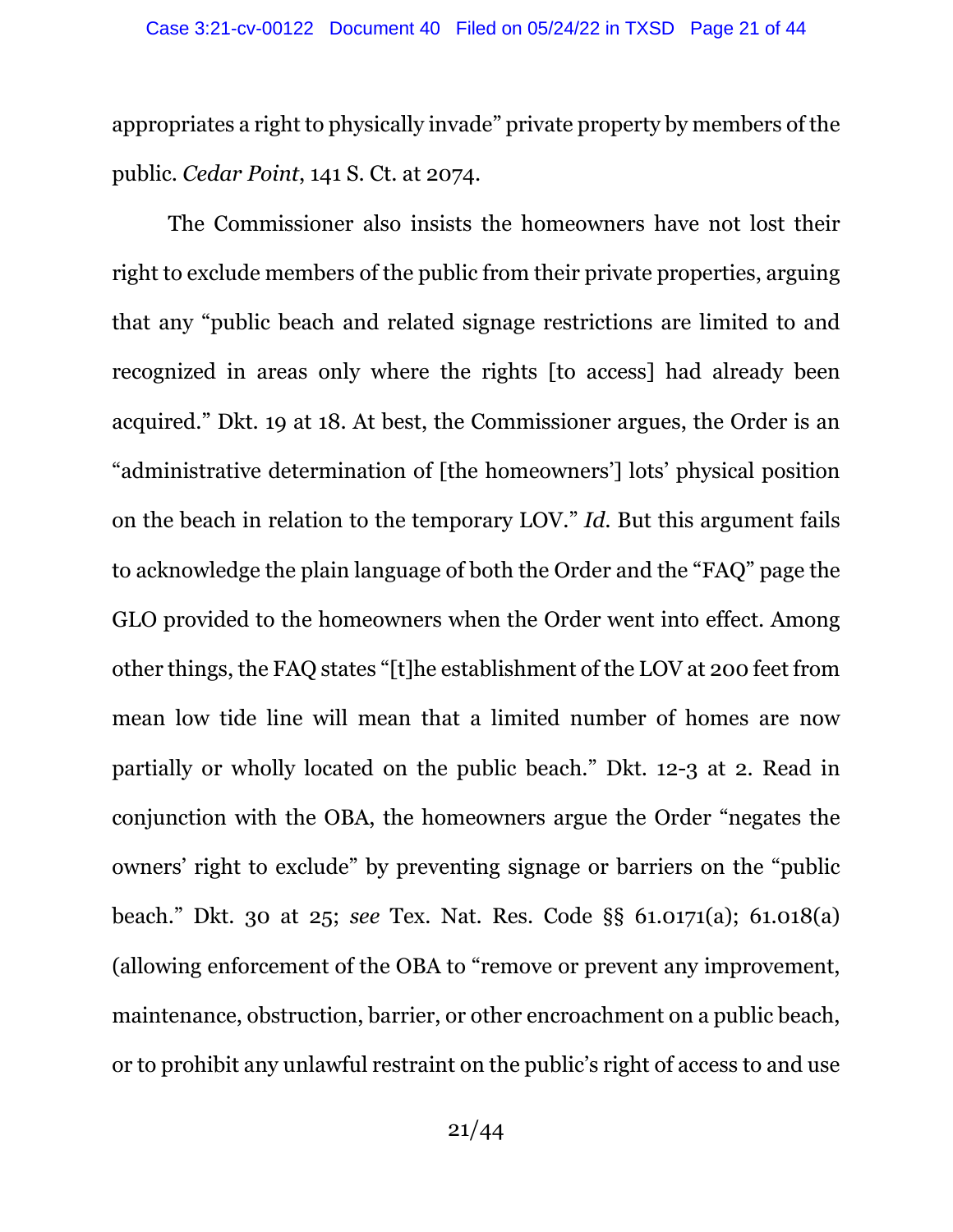of a public beach or other activity"). Taking the homeowners' allegations as true, the court finds that they have sufficiently pleaded a plausible claim that the Order "appropriates for the enjoyment of third parties the owners' right to exclude." *Cedar Point*, 141 S. Ct. at 2072.

Next, the Commissioner argues that the homeowners' pleadings still fail to sufficiently allege a taking because property rights are established under state law, not federal law. Dkt. 19 at 19. Though the court agrees that the property rights at stake arise under state law, that fact gets the Commissioner nowhere; the homeowners seek to protect their state-lawderived property rights, not obtain new rights through a federal claim. Indeed, the *Cedar Point* Court addressed this exact argument, holding the government "cannot absolve itself of takings liability by appropriating the . . . right to exclude in a form that is a slight mismatch from state easement law." 141 S. Ct. at 2076.

Nevertheless, the GLO argues that the homeowners' Fifth Amendment claim fails because the proper remedy for a taking is compensation—not equitable relief. Dkt. 19 at 19. For support, the GLO relies on both *Ruckelshaus v. Monsanto Co.*, 467 U.S. 986, 1016 (1984), and *Knick v. Township of Scott*, 139 S. Ct. 2162 (2019). But neither *Ruckelshaus* nor *Knick* prohibits a litigant from bringing a claim for equitable relief under *Ex Parte*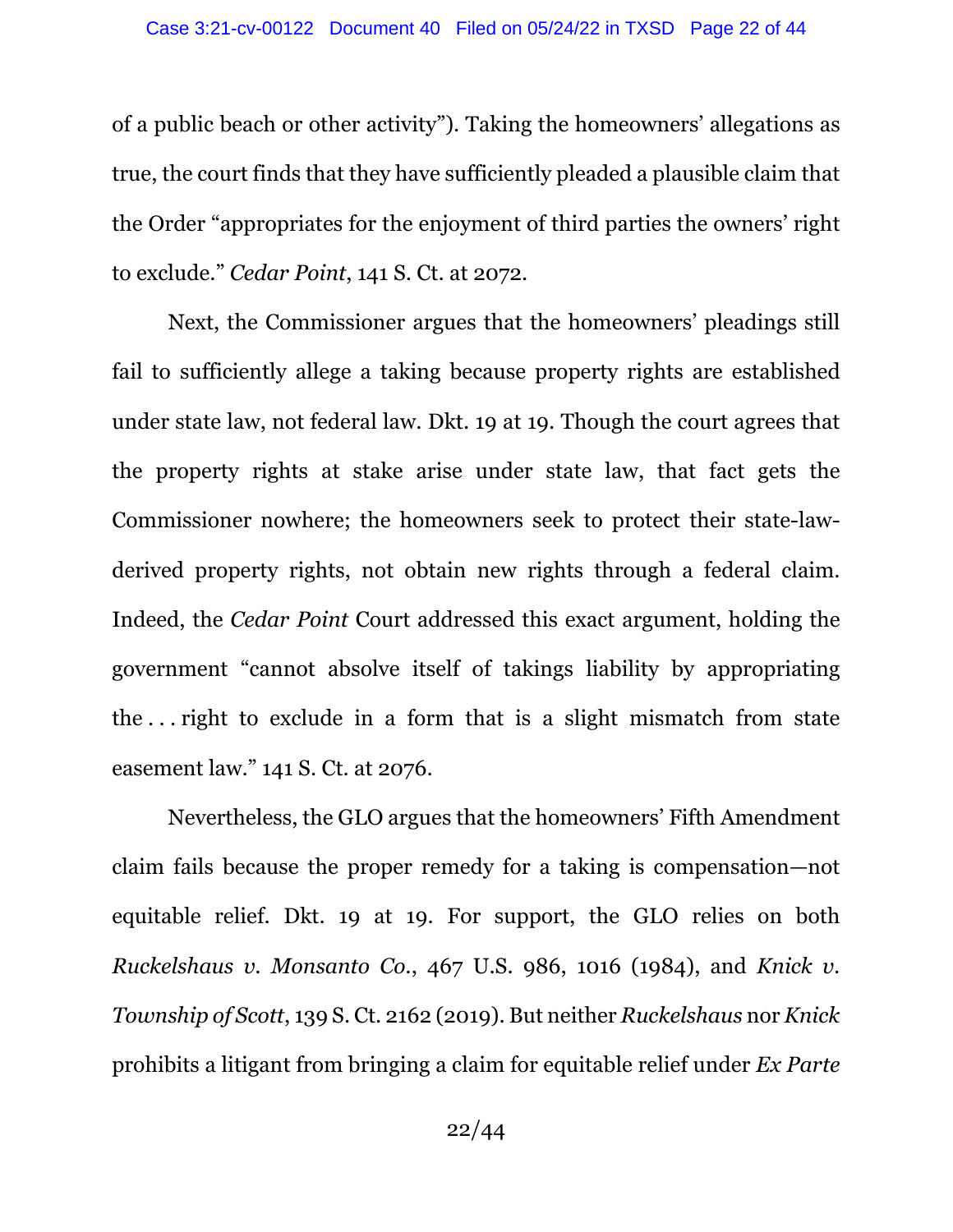*Young* for violations of the Fifth Amendment Takings Clause against a state agency when monetary relief is unavailable in federal court.[3](#page-22-0) Instead, the court finds instructive cases where litigants properly brought takings actions under *Ex Parte Young* and sought prospective, equitable relief in federal court. *See, e.g.*, *Severance v. Patterson*, 56 F.3d 490, 495 (5th Cir. 2009) (holding that a suit seeking prospective equitable relief to determine whether the State may constitutionally impose an easement was not barred by sovereign immunity); *Plaisance v. Louisiana*, Civ. Action No. 21-00121-BAJ-EWD, 2021 WL 2046699, at \*1, \*3 (M.D. La. May 21, 2021) (permitting a takings action against state official for prospective relief); *Miss. Surplus Lines Ass'n v. Mississippi*, 384 F. Supp. 2d 982, 986–87 (S.D. Miss. 2005) (same).

Finally, the court notes that the Commissioner points to no

<span id="page-22-0"></span><sup>3</sup> The *Ruckelshaus* Court held "[e]quitable relief is not available to enjoin an alleged taking of private property for a public use, duly authorized by law, when a suit for compensation can be brought against the sovereign subsequent to the taking." 467 U.S. at 1016. As *Ruckelshaus* dealt with provisions of the Federal Insecticide, Fungicide, and Rodenticide Act, 7 U.S.C. § 136 *et seq*., administered by the Environmental Protection Agency and for which damages were available under the Tucker Act, 28 U.S.C. § 1491, equitable relief was therefore foreclosed in federal court. *Id.* at 1019; *accord Knick,* 139 S. Ct. at 2173 (stating that equitable relief was unavailable in *Ruckelshaus* because "monetary relief was under the Tucker Act"). Similarly, in *Knick*, the court faced a takings claim against a municipality not protected by sovereign immunity and thus subject to claims for monetary damages in federal court. *Knick*, 139 S. Ct. at 2168–69. When monetary damages are available, the *Knick* Court opined, in what is arguably *obiter dictum*, "injunctive relief will be foreclosed." *Id.* at 2179.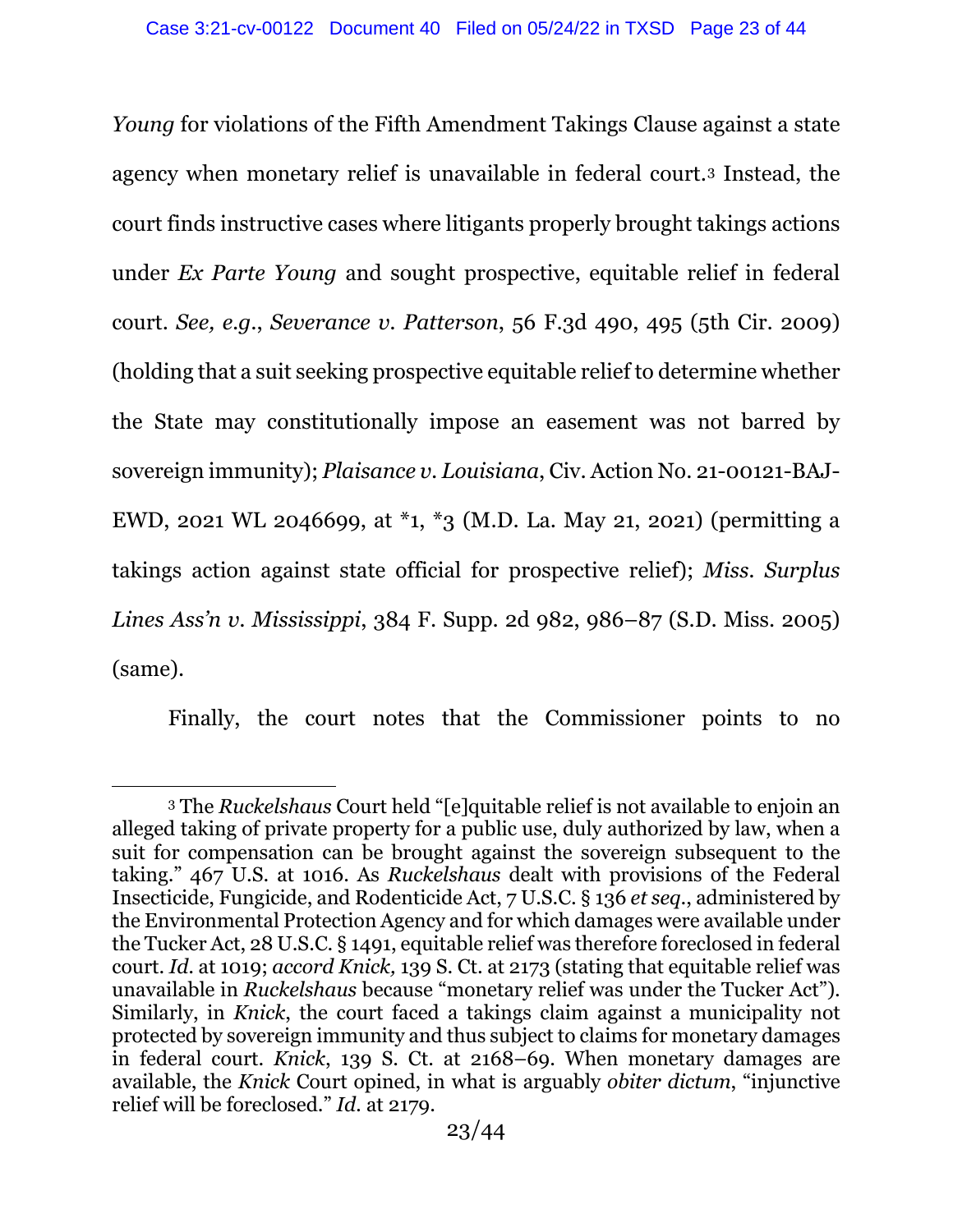background restrictions on the homeowners' property which would authorize any alleged physical invasion or foreclose a finding of a physical taking. *See Cedar Point*, 141 S. Ct. at 2079.

Accordingly, the court finds the homeowners have pleaded sufficient facts to allege a plausible claim for a Fifth Amendment taking. The Commissioner is not entitled to dismissal of this claim.

#### **2. Fourth Amendment Seizure**

The Fourth Amendment provides that the "right of the people to be secure in their persons, houses, papers, and effects, against unreasonable searches and seizures, shall not be violated . . . ." U.S. Const. amend. IV. A "seizure" of property occurs when "there is some meaningful interference with an individual's possessory interests in that property." *United States v. Jacobsen*, 466 U.S. 109, 113 (1984).

In *Severance v. Patterson*, the Fifth Circuit upheld a Fourth Amendment seizure claim when a homeowner asserted an "appropriation of an easement over beachfront land not previously so encumbered," which was "unreasonable because the interference is unjustified by state law or, if justified, then uncompensated." 566 F.3d at 502 (citing *Presley v. City of Charlottesville*, 464 F.3d 480, 487–88 (5th Cir. 2006)). As the homeowners here have pleaded nearly identical facts, *see* Dkt 12 ¶¶ 108–14, the court finds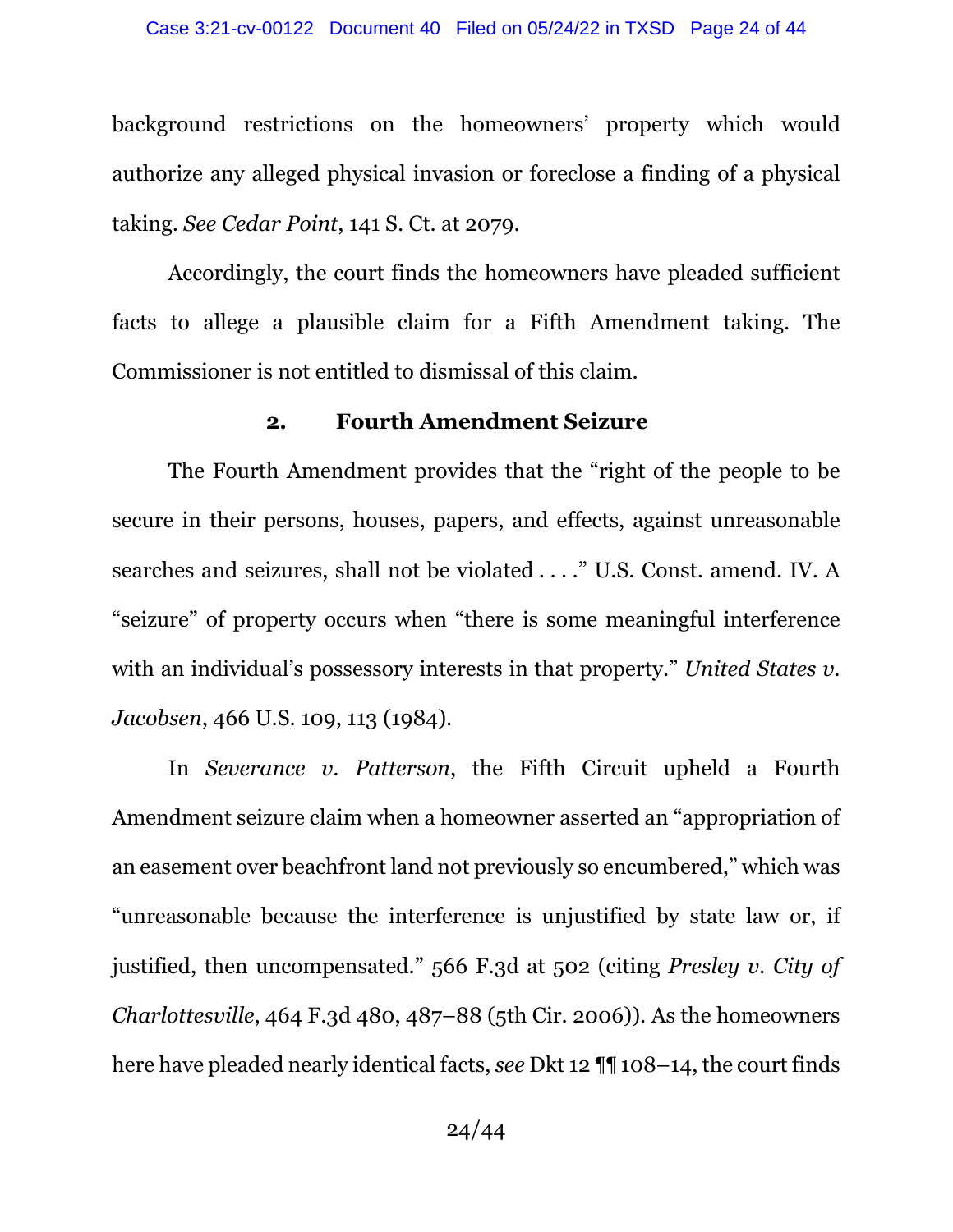their pleadings are sufficient to state a claim for relief that is plausible on its face.

The Commissioner argues that *Severance* is distinguishable because there, unlike here, imminent removal of the plaintiff's home provided the factual basis for a colorable Fourth Amendment seizure claim. But the *Severance* Court did not discuss the imminence of the home's removal when conducting its 12(b)(6) analysis. *See Severance*, 566 F.3d at 501–02. Instead, the court held the allegations of an "appropriation of an easement" were sufficient because the consequence of such an easement was the plaintiff's inability to repair her damaged home or exclude the public from her property. *Id.* 

Because the alleged "appropriation of an easement" has been held enough to constitute a "meaningful interference" under the Fourth Amendment, the homeowners have pleaded sufficient facts to constitute a plausible claim for relief. The Commissioner is not entitled to dismissal of this claim.

### **3. "Procedural Due Process"**

The Fourteenth Amendment of the U.S. Constitution prohibits a state from depriving a person "of life, liberty, or property, without due process of law." U.S. Const. amend. XIV, § 1. "Procedural due process" guarantees are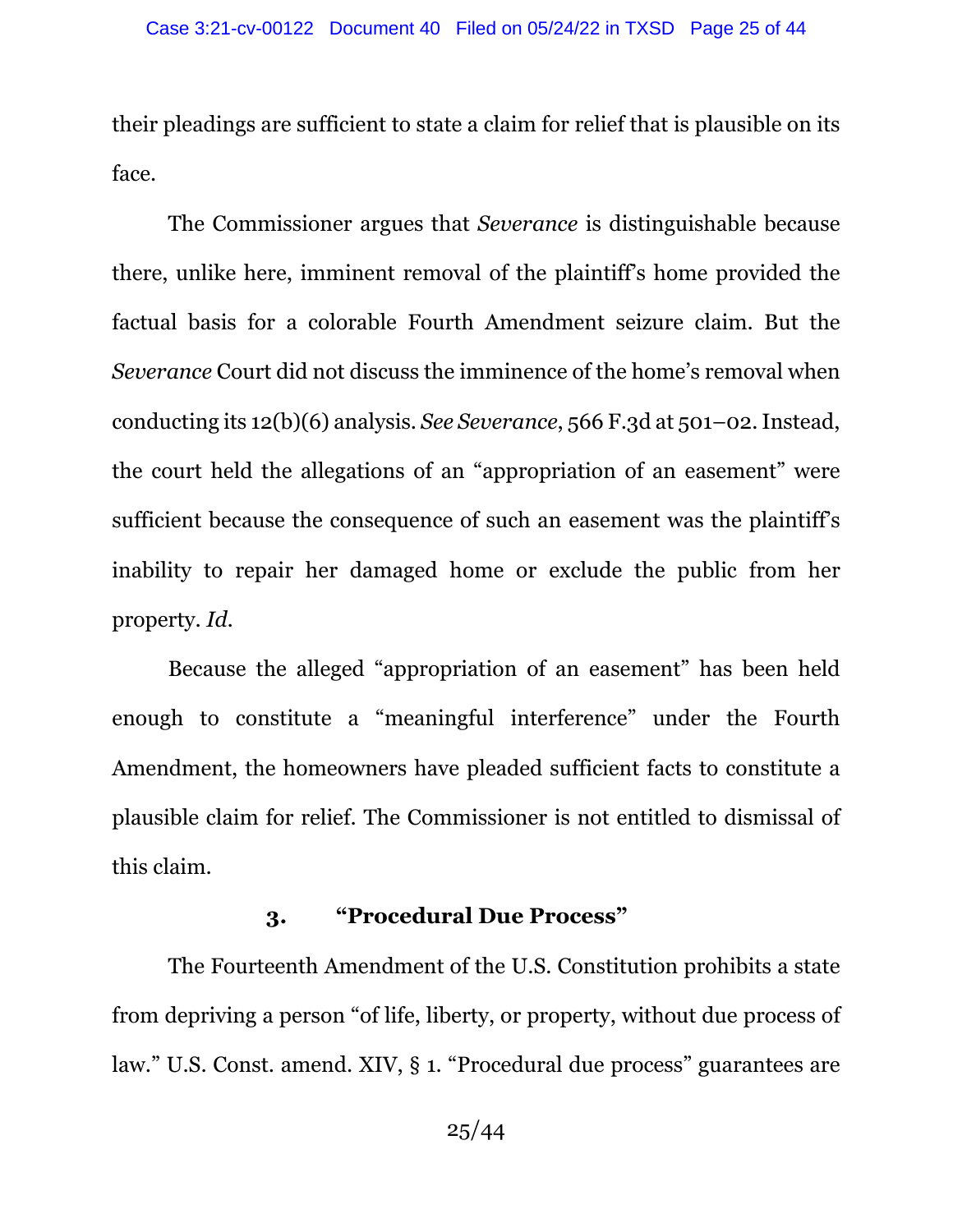invoked when a state actor deprives an individual of a protected life, liberty, or property interest. *Baldwin v. Daniels*, 250 F.3d 943, 946 (5th Cir. 2001). The government must provide reasonable notice to an individual of its intention to deprive him of such an interest, *Mullane v. Cen. Hanover Bank & Trust Co*., 339 U.S. 306, 313–15 (1950), and afford that individual a meaningful opportunity to be heard, *Matthews v. Eldridge*, 424 U.S. 319, 333 (1976). To prevail on a "procedural due process" claim, plaintiffs must show "(1) they possess a property interest that is protected by the due process clause, and (2) that the defendant's procedures are constitutionally inadequate." *Ridgely v. FEMA*, 512 F.3d 727, 734 (5th Cir. 2008).

The Commissioner argues that the homeowners have failed to allege a sufficient deprivation of property because the Order does not appropriate an easement. But the homeowners allege a distinct injury for their "procedural due process" claim: their inability to make certain repairs on their property. *See Archold-Garrett*, 893 F.3d at 323 (holding that economic injuries from homeowner's "constrained ability to redevelop the property" was a separate cognizable injury). And because a "procedural due process" claim is distinct from the takings claim, it is irrelevant that under takings precedent predeprivation notice is not required under the Fifth Amendment's Just Compensation Clause. *See* Dkt. 19 at 21 (citing *Williamson County*, 473 U.S.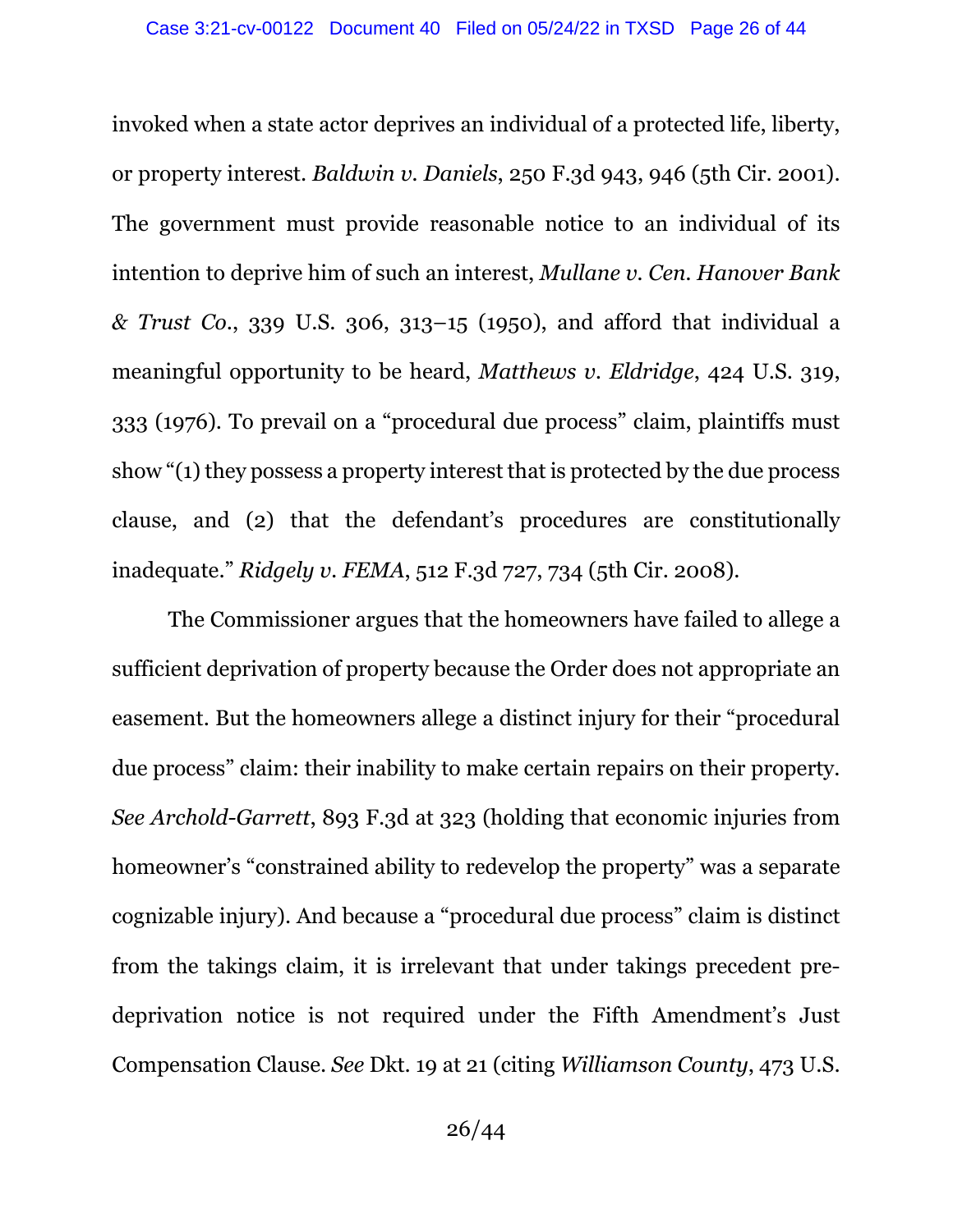at 195 n.14).

Notwithstanding the foregoing, the Commissioner argues that the homeowners "had notice that the LOV could be set at 200 feet from mean low tide . . . since 2013" when § 61.0171(a) was enacted. Dkt. 19 at 21. But this constructive-notice argument fails. In *Small Engine Shop, Inc. v. Cascio*, 878 F.2d 883 (5th Cir. 1989), the Fifth Circuit considered whether the enactment of a statute could satisfy the Due Process Clause's guarantee of an opportunity to be heard. Ultimately, the Court held that while property owners are presumed to have "knowledge of relevant statutory provisions affecting the control or disposition of their property," *Texaco, Inc. v. Short*, 454 U.S. 516, 517 (1982), it did not follow that the burdens imposed on the government under *Mullane* are entirely shifted to the property owners every time a statute is enacted. *Small Engine*, 878 F.2d at 889–90. "Facts matter, and factual matrices differ." *Id.* at 890. Here, the Commissioner provides no reason for the court to presume the burden of notice was entirely shifted to the homeowners after 2013 when § 61.0171 was enacted. This is especially concerning where the statute makes no mention of a homeowners' inability to make certain repairs during the period covered by a resultant temporary order. *See* Tex. Nat. Res. Code § 61.0171 *et seq.* Without more, the court is not prepared to hold that the statute itself provided the homeowners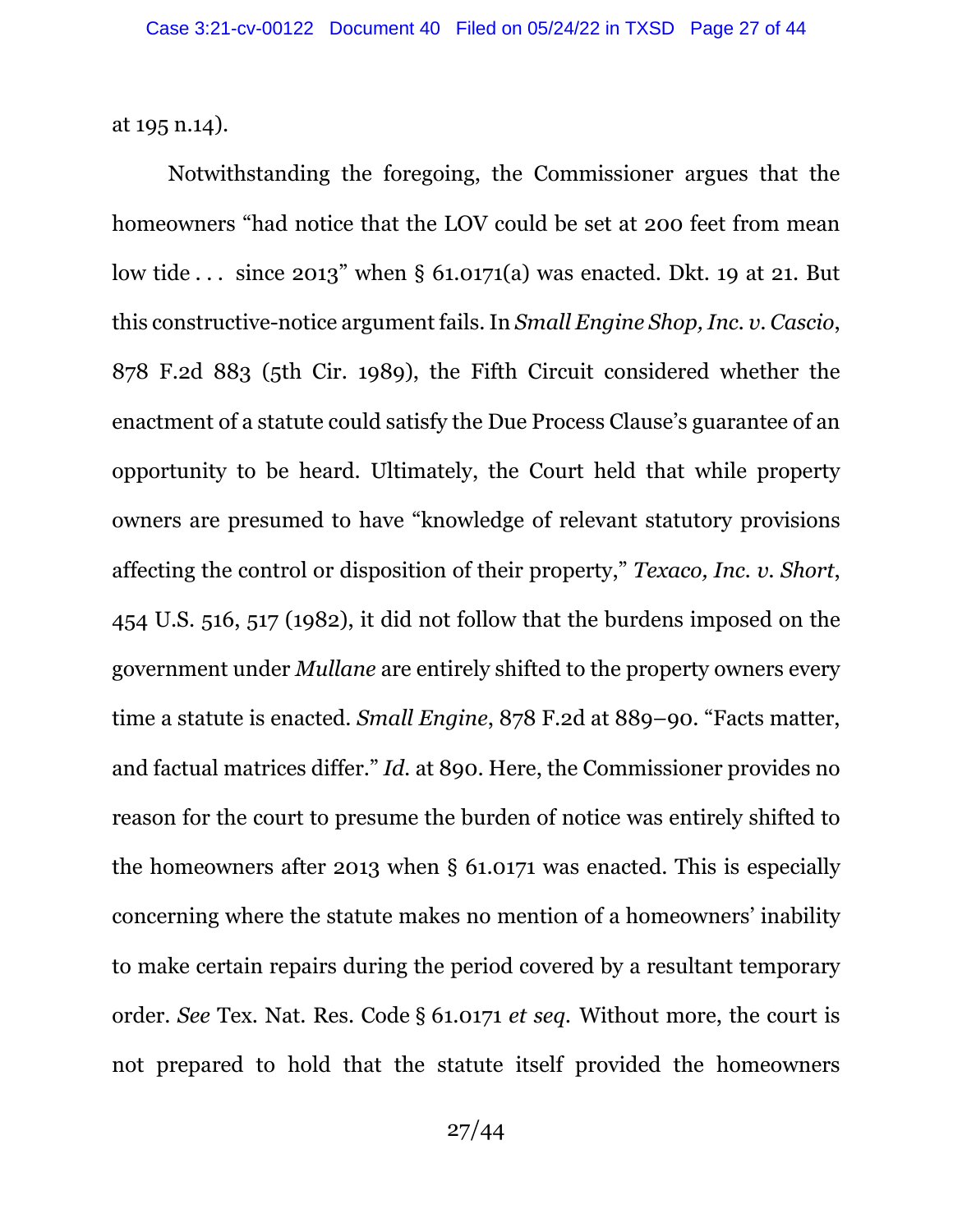constitutionally sufficient notice before any alleged deprivation. Accordingly, the Commissioner is not entitled to a dismissal of the homeowners' "procedural due process" claim.

## **4. "Substantive Due Process"**

The homeowners' "substantive due process" claim "challenges the establishment of the 200[-]foot line as the 'public beach' boundary." Dkt. 30 at 29. They argue that setting the public-beach boundary at 200 feet is arbitrary and that authorizing an easement on private land 200 feet from the MLT is "arbitrary and illegitimate because it is occurring without prior proof of the existence of a common[-]law public easement." *Id.* 

To prevail on a "substantive due process" claim, plaintiffs "must first establish that [they] held a constitutionally protected property right to which the Fourteenth Amendment's due process protection applies." *Simi Inv. Co., Inc. v. Harris Cnty., Tex.*, 236 F.3d 240, 249–50 (citing *Spuler v. Pickar*, 958 F.2d 103, 106 (5th Cir. 1992)). And in a case concerning Texas real property, the nature of the property interest must be determined by Texas law. *Simi*, 958 F.2d at 106 (citing *Spuler*, 958 F.2d at 106). This first issue is resolved in the homeowners' favor. *See Severance*, 370 S.W.3d at 713 ("[T]he right to exclude others from privately owned realty is among the most valuable and fundamental of rights possessed by private property owners.").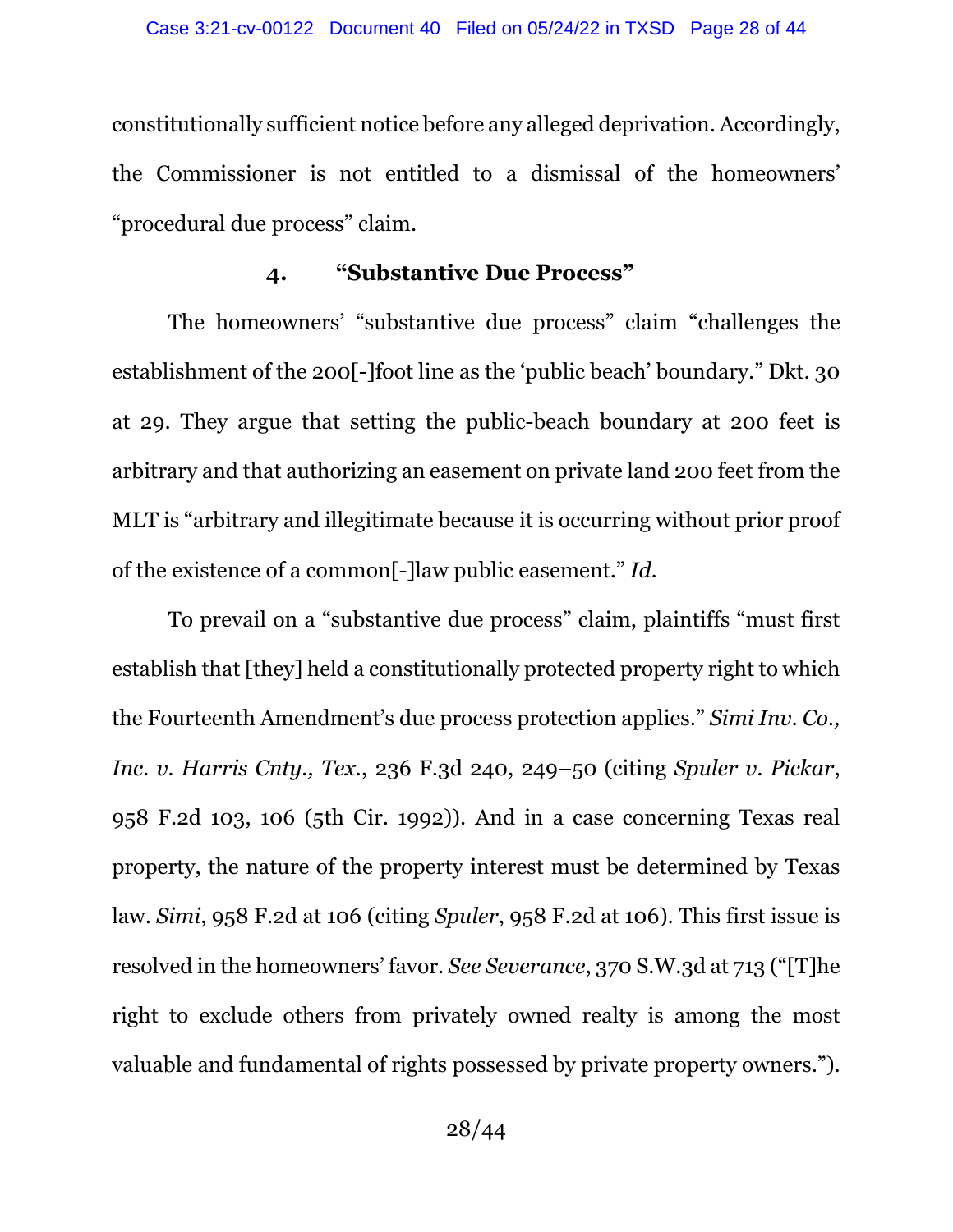The court next must determine whether the requirements of the Order are "rationally related to a legitimate governmental interest." *Simi*, 236 F.3d at 251 (citation omitted). "The question is only whether a rational relationship exists between the [policy] and a conceivable legitimate objective. If the question is at least debatable, there is no substantive due process violation." *Id.* (citation omitted). The court finds that the homeowners have failed to overcome this burden. The factual allegations do not show that the official conduct in this case is so arbitrary that it lacks any rational relationship to the State's goals of promoting public access to public beaches. The homeowners' "substantive due process" claim is dismissed.

### **C. Abstention**

Once a federal court determines that jurisdiction has been conferred over a matter, it generally cannot abstain from exercising that jurisdiction. *New Orleans Pub. Serv., Inc. v. Council of City of New Orleans*, 491 U.S. 350, 358 (1989) ("*NOPSI*"). However, in "extraordinary and narrow" circumstances, a district court "may decline to exercise or postpone the exercise of its jurisdiction." *Allegheny Cnty. v. Frank Mashuda Co.*, 360 U.S. 185, 188–89 (1959). Such circumstances include instances where "difficult and unsettled questions of state law must be resolved before a substantial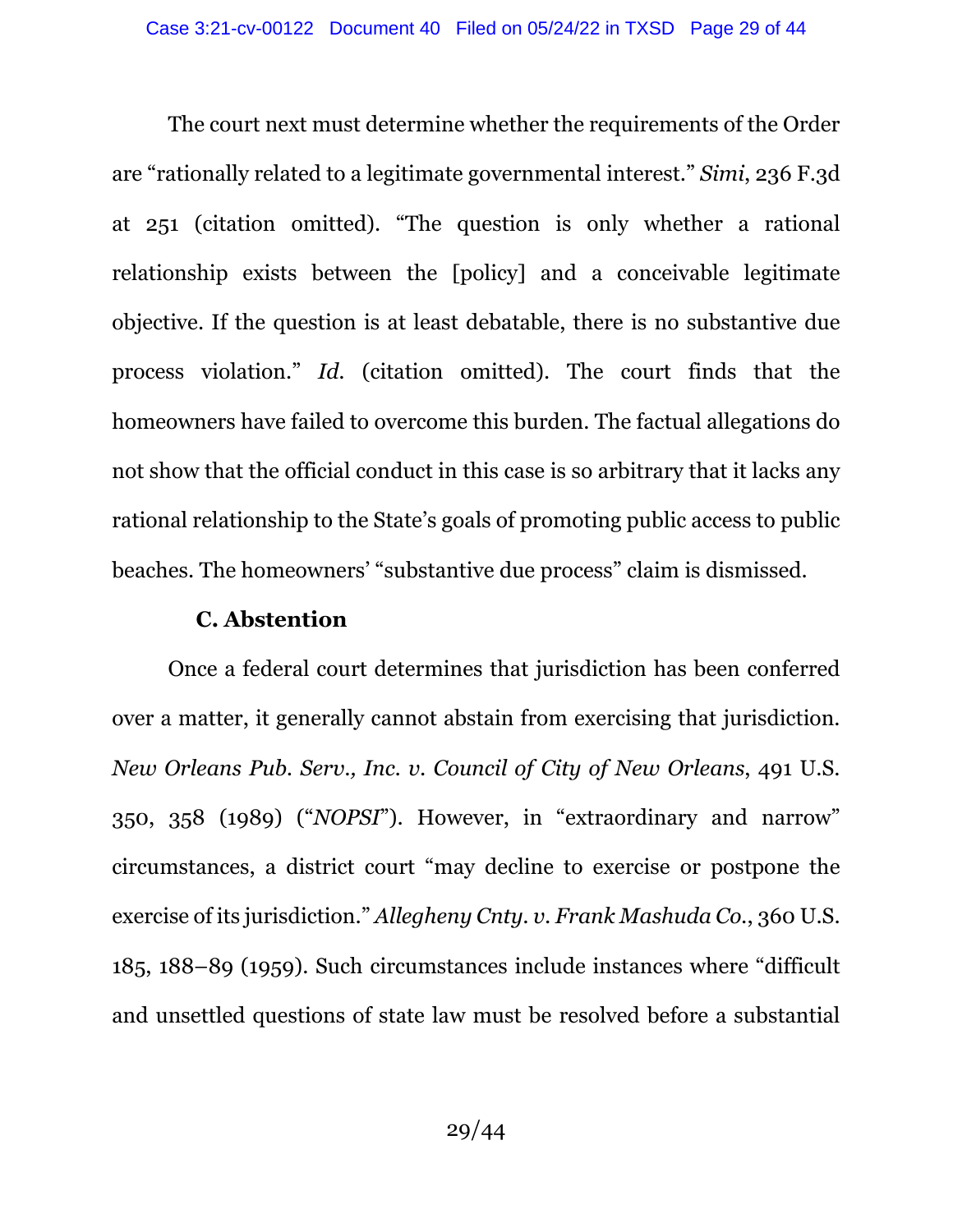federal constitutional question can be decided" (*Pullman* abstention),[4](#page-29-0) or when the court wants to protect complex state administrative processes from undue federal interference (*Burford* abstention).[5](#page-29-1) The Commissioner asks the court to abstain from the merits of the case under both the *Pullman* and *Burford* doctrines. Neither applies.

### **1.** *Pullman* **Abstention**

*Pullman* abstention is a judicially created doctrine which delays the exercise of federal jurisdiction "to clarify ambiguous state law issues when resolution of such issues might eliminate or substantially modify a federal constitutional question." *Stephens v. Bowie Cnty., Tex.,* 724 F.2d 434, 435 (5th Cir. 1984). "By abstaining in such cases, federal courts will avoid both unnecessary adjudication of federal questions and 'needless friction with state policies. . . .'" *Midkiff*, 467 U.S. at 236 (quoting *Pullman*, 312 U.S. at 500).

The Fifth Circuit has held that a federal court may abstain under the *Pullman* doctrine if one of the following three factors is present: (1) the disposition of a question of state law can eliminate or narrow the scope of the federal constitutional issue; (2) the state-law question presents difficult,

<span id="page-29-1"></span><span id="page-29-0"></span><sup>4</sup> *Haw. Hous. Auth. v. Midkiff*, 467 U.S. 229, 236 (1984) (citing *R.R. Comm'n of Tex. v. Pullman Co.*, 312 U.S. 496, 500 (1941)).

<sup>5</sup> *Burford v. Sun Oil Co.*, 319 U.S. 315 (1943).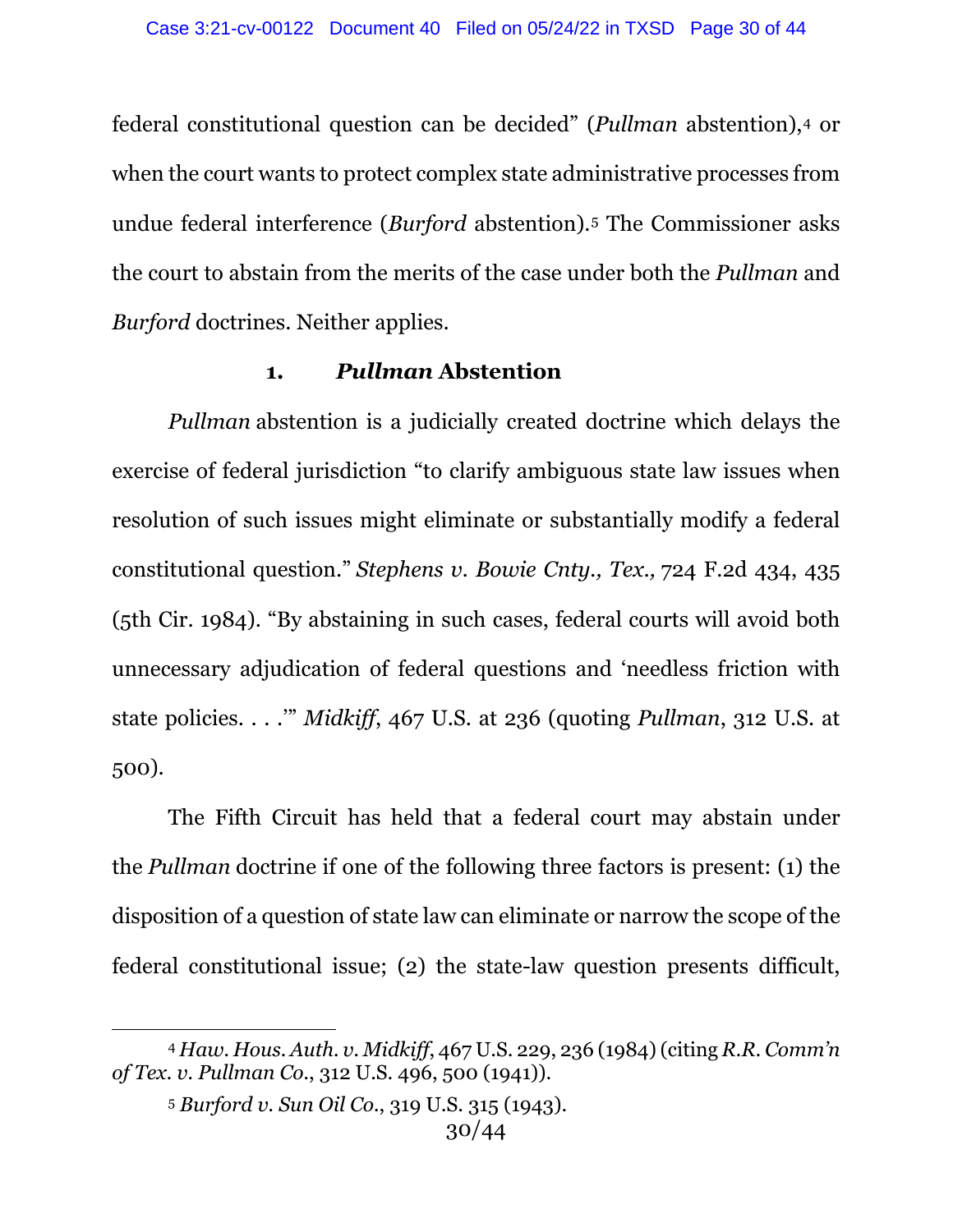obscure, or unclear issues of state law; or (3) a federal decision could later conflict with subsequent state-court resolutions concerning the same regulatory program or scheme, seeding more confusion. *Stephens*, 724 F.2d at 436.

More recently, the Fifth Circuit has used a slightly different twopronged approach. In *Nationwide Mutual Insurance Co. v. Unauthorized Practice of Law Committee*, the court ruled that *Pullman* abstention is appropriate in cases involving "(1) a federal constitutional challenge to state action and (2) an unclear issue of state law that, if resolved, would make it unnecessary for [the court] to rule on the federal constitutional question." 283 F.3d 650, 653 (5th Cir. 2002). The common thread running through both approaches is whether "there is an issue of uncertain state law that is fairly subject to an interpretation" by a state court. *Moore v. Hosemann*, 591 F.3d 741, 745 (5th Cir. 2009) (quoting *Baran v. Port of Beaumont Navigation Dist.*, 57 F.3d 436, 442 (5th Cir. 1995)). Notably, "*Pullman* does not command district courts to abstain simply to permit state review of an unambiguous statute that has previously never been interpreted by a state court." *Lipscomb v. Columbus Mun. Separate Sch. Dist.*, 145 F.3d 238, 243 (5th Cir. 1998) (citing *Houston v. Hill*, 482 U.S. 451, 469 (1987)).

Applying the *Nationwide* test, the first prong is met here because the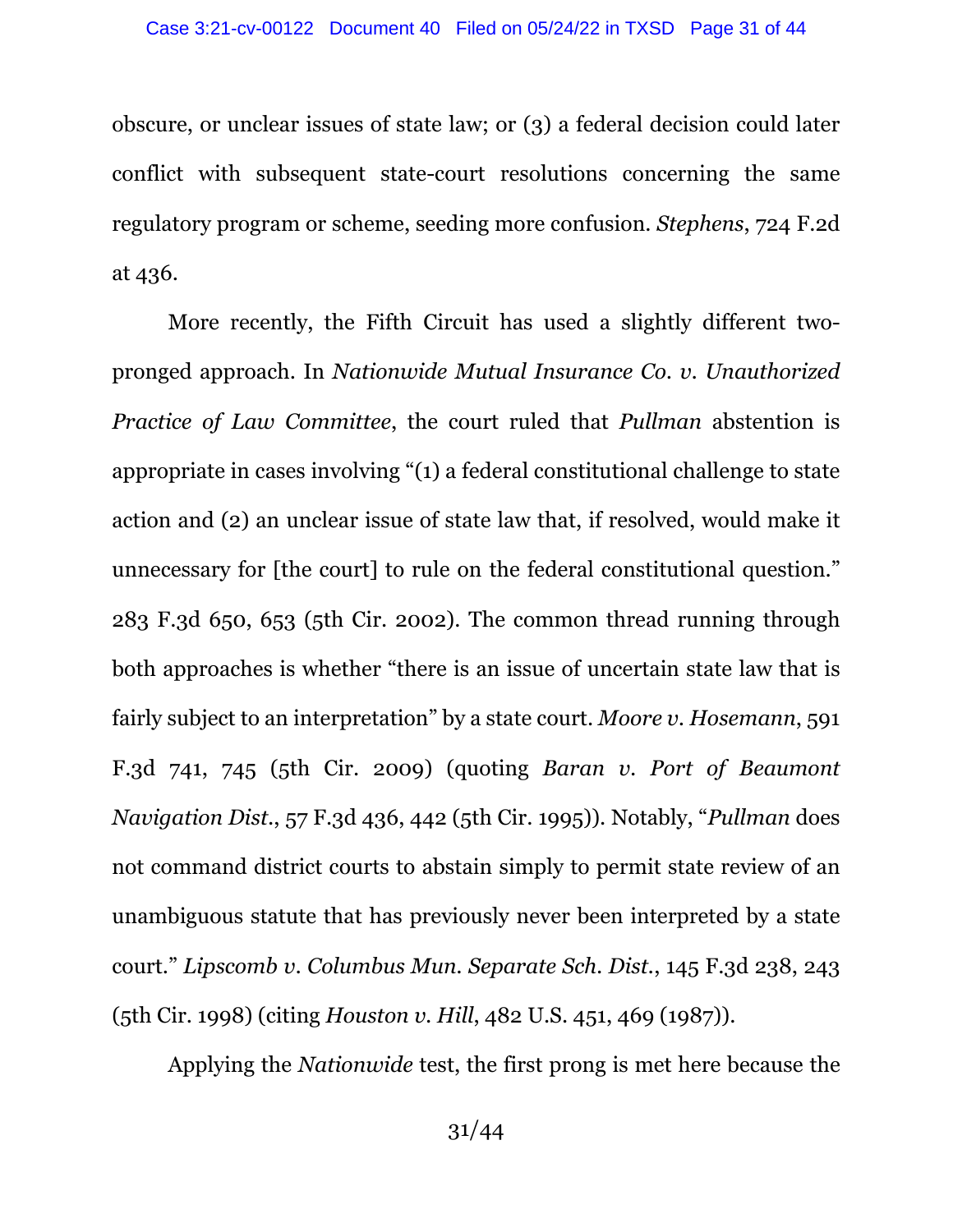homeowners challenge the Commissioner's official action on federal constitutional grounds. *See, e.g.*, *Moore*, 591 F.3d at 745 (challenge to Mississippi Secretary of State's conduct constituted official action).

The second prong is where the Commissioner runs into problems. The government states that *Severance* "unsettled state law by overturning prior court decisions" that allowed rolling easements. Dkt. 19 at 27. Because § 61.0171 was enacted the year after *Severance* was decided, the Commissioner argues that how the new provision interplays with *Severance*, the Texas Constitution, the rest of the OBA, and the Texas Dune Protection Act<sup>[6](#page-31-0)</sup> "must be resolved before considering the federal claims in this case." *Id.* The court disagrees.

First, as the court knows of no ongoing, parallel state action on any similar issue, the federalism concerns that compel *Pullman* abstention are missing. *See* 17A CHARLES ALAN WRIGHT & ARTHUR R. MILLER, FEDERAL PRACTICE & PROCEDURE § 4242 (3d ed. 2020) ("Pullman-type abstention is based in large part on considerations of federalism, and the desire to preserve harmonious federal-state relations."); *see, e.g.*, *Moore v. Tangipahoa Parish Sch. Bd.*, 507 Fed. App'x 389, 395 (5th Cir. 2013) (*Pullman* abstention appropriate where a parallel state-court action

<span id="page-31-0"></span><sup>6</sup> Tex. Nat. Res. Code §§ 63.001 *et seq*.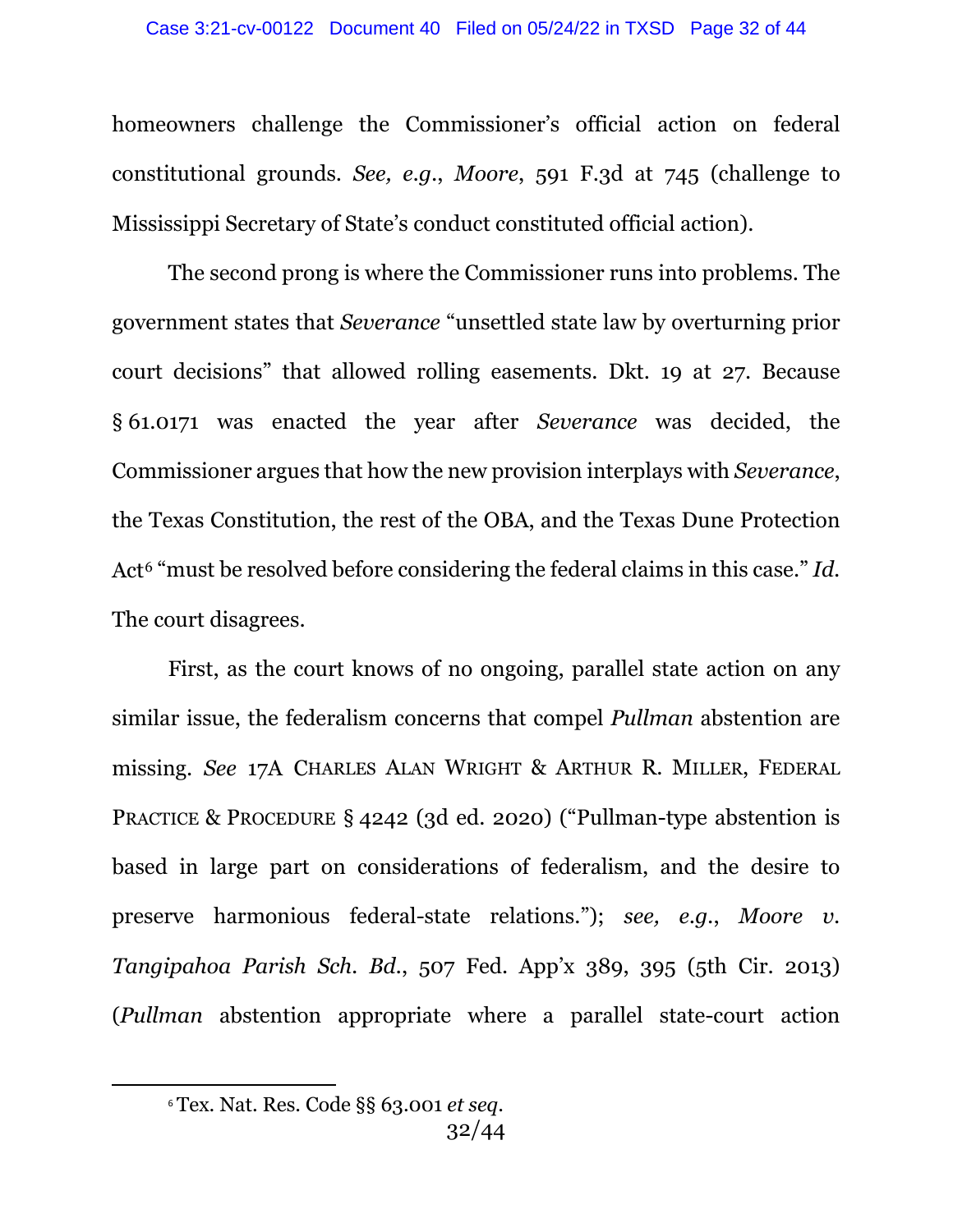challenged the validity of the same program under the Louisiana constitution); *Parm v. Shumate*, 73 Fed. App'x 78 (5th Cir. 2003) (upholding district court's decision to abstain pending resolution of state-law litigation).

The claims alleged here rest "wholly on rights guaranteed by the federal Constitution." *Tex. Entm't Ass'n, Inc. v. Hegar*, 10 F.4th 495, 508 (5th Cir. 2021). While the Commissioner raises alarm at the prospect of *Severance*  implicating other sources of state law, "that fact in and of itself does not bring this case within the limited scope of *Pullman* abstention." *Id.*

Moreover, for the notion that "unsettled questions of the application of the *Severance* opinion . . . must be resolved before considering the federal claims in this case," Dkt. 19 at 27, the Commissioner relies on a single case from an intermediate Texas appeals court that was dismissed for a lack of subject-matter jurisdiction. *See Pedestrian Beach, LLC v. State*, No. 01-17- 00870-CV, 2019 WL 6204838, at \*11 (Tex. App.—Houston [1st Dist.] Nov. 21, 2019, no pet.). The supposed "unsettled questions" that so concern the Commissioner come up only in two opinions by concurring justices who clearly believe *Severance* was wrongly decided. *See id.* at \*11-16 (Keyes, J., concurring); *see also id.* at \*16 (Goodman, J., concurring). But whether *Severance* was correctly decided or not, it has been Texas law for ten years. The only court that can change that is the Court that decided it, and so far it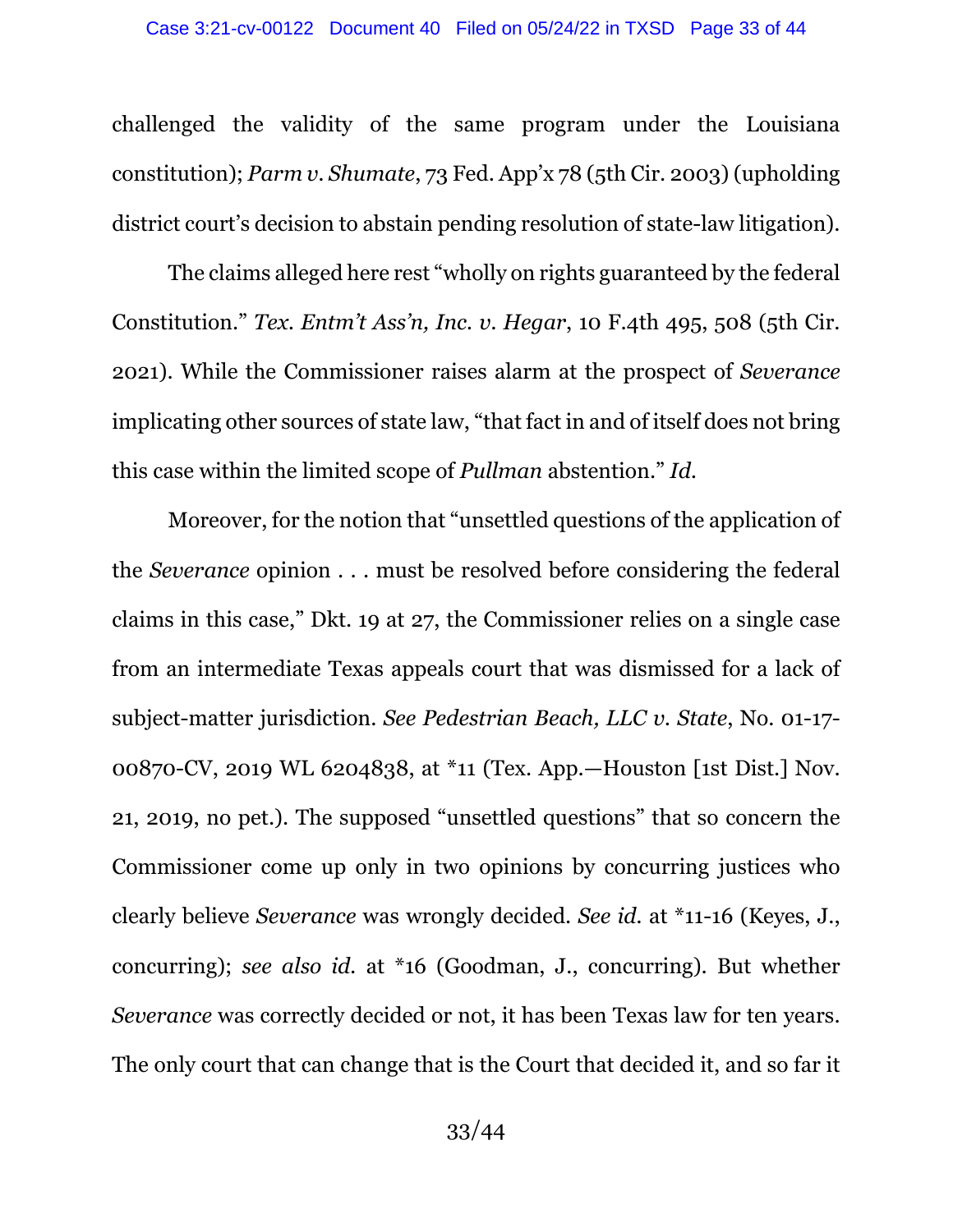has shown no inclination to do so.

In sum, without a clear explanation of the difficult or unsettled question of state law that must be resolved, the court finds that the strictures of the *Pullman* doctrine are unsatisfied and declines to abstain.

#### **2.** *Burford* **Abstention**

Federal courts have a "virtually unflagging obligation" to exercise their jurisdiction. *Colo. River Water Conservation Dist. v. United States*, 424 U.S. 800, 817 (1976). "District courts may only abstain in the rare instances when hearing a case within [its] equity jurisdiction would 'be prejudicial to the public interest.'" *Grace Ranch, L.L.C. v. BP Am. Prod. Co.*, 989 F.3d 301, 313 (5th Cir. 2021) (*quoting Burford v. Sun Oil Co.*, 319 U.S. 315, 318 (1943)). Abstention under the *Burford* doctrine "allows federal courts to avoid entanglement with state efforts to implement important policy programs." *Id.* In *Grace Ranch*, the Fifth Circuit recently reiterated the rare nature of *Burford* abstentions: "The power to abstain under *Burford* charges courts with a careful balancing of state and federal interests, but one that 'only rarely favors abstention.'" *Id.* (quoting *Quackenbush*, 517 U.S. at 728)).

The Fifth Circuit employs a five-factor test to determine whether *Burford* abstention is warranted:

(1) whether the cause of action arises under federal or state law; (2) whether the case requires inquiry into unsettled issues of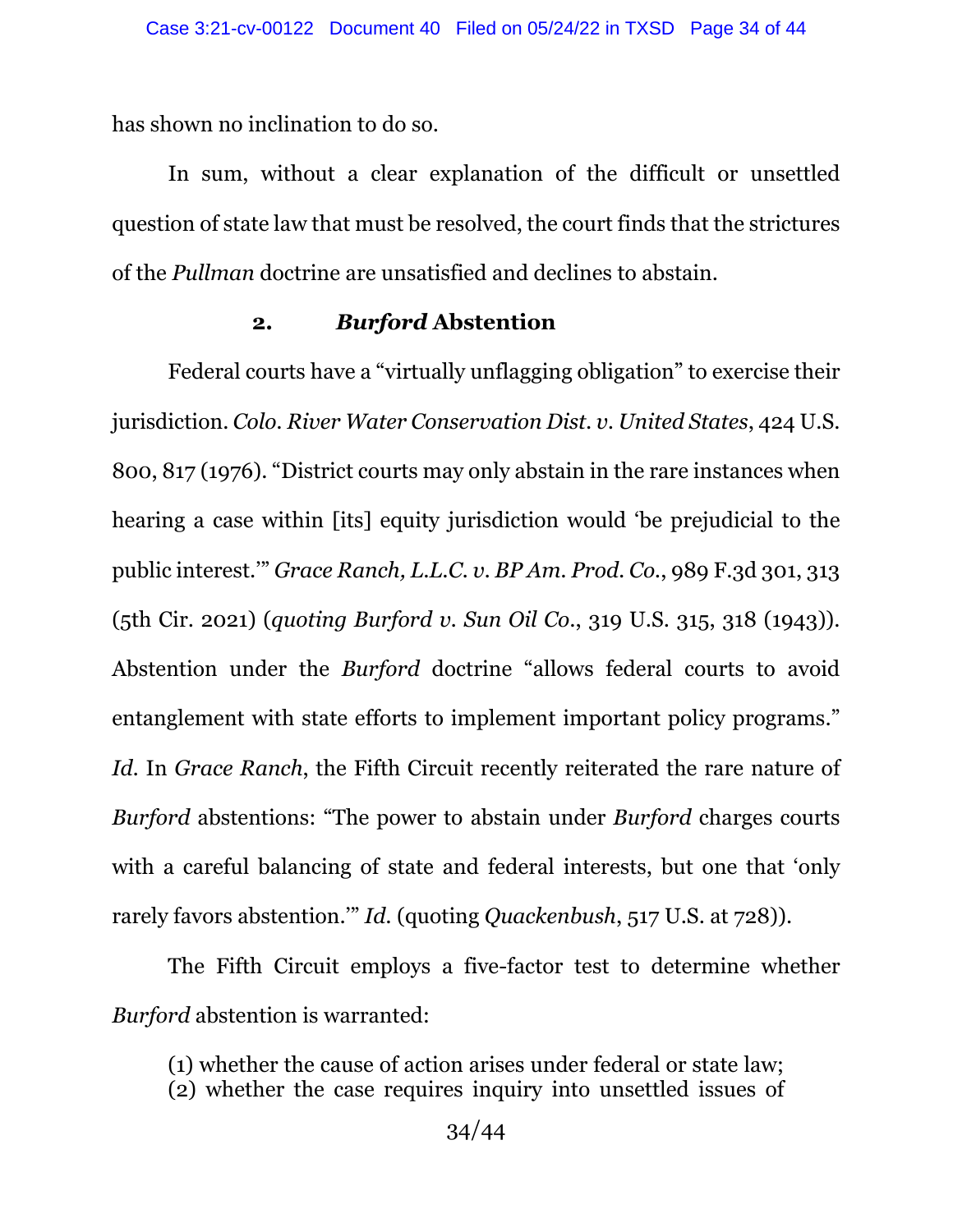state law or into local facts; (3) the importance of the state interest involved; (4) the state's need for a coherent policy in that area; and (5) the presence of a special state forum for judicial review.

*Wilson v. Valley Elec. Membership Corp.*, 8 F.3d 311, 314 (5th Cir. 1993). A district court's decision to abstain is reviewed for abuse of discretion, but whether the requirements of a particular abstention doctrine are met is reviewed *de novo*. *Grace Ranch*, 989 F.3d at 313.

The first factor clearly weighs against abstention; all the homeowners' claims are federal constitutional claims.

The second factor also weighs against abstention. As explained above, even though no court has yet had occasion to construe § 61.0171, it is not a given that this case raises any unsettled issues of state law. And the mere fact that a case requires a federal court to speak on a state statute is not enough to compel abstention. *See Moore v. State Farm Fire & Cas. Co.*, 556 F.3d 264, 272 (5th Cir. 2009) (declining to abstain just because an "action arises under state law and requires an inquiry into unsettled state-law issues"); *Grace Ranch*, 989 F.3d at 315 ("We frequently decide unsettled questions of state law . . . . Indeed, the certification procedure arose in response to our court being too quick to abstain.").

The third factor favors the Commissioner because Texas undoubtedly has a strong interest in the use and preservation of its beaches. But this factor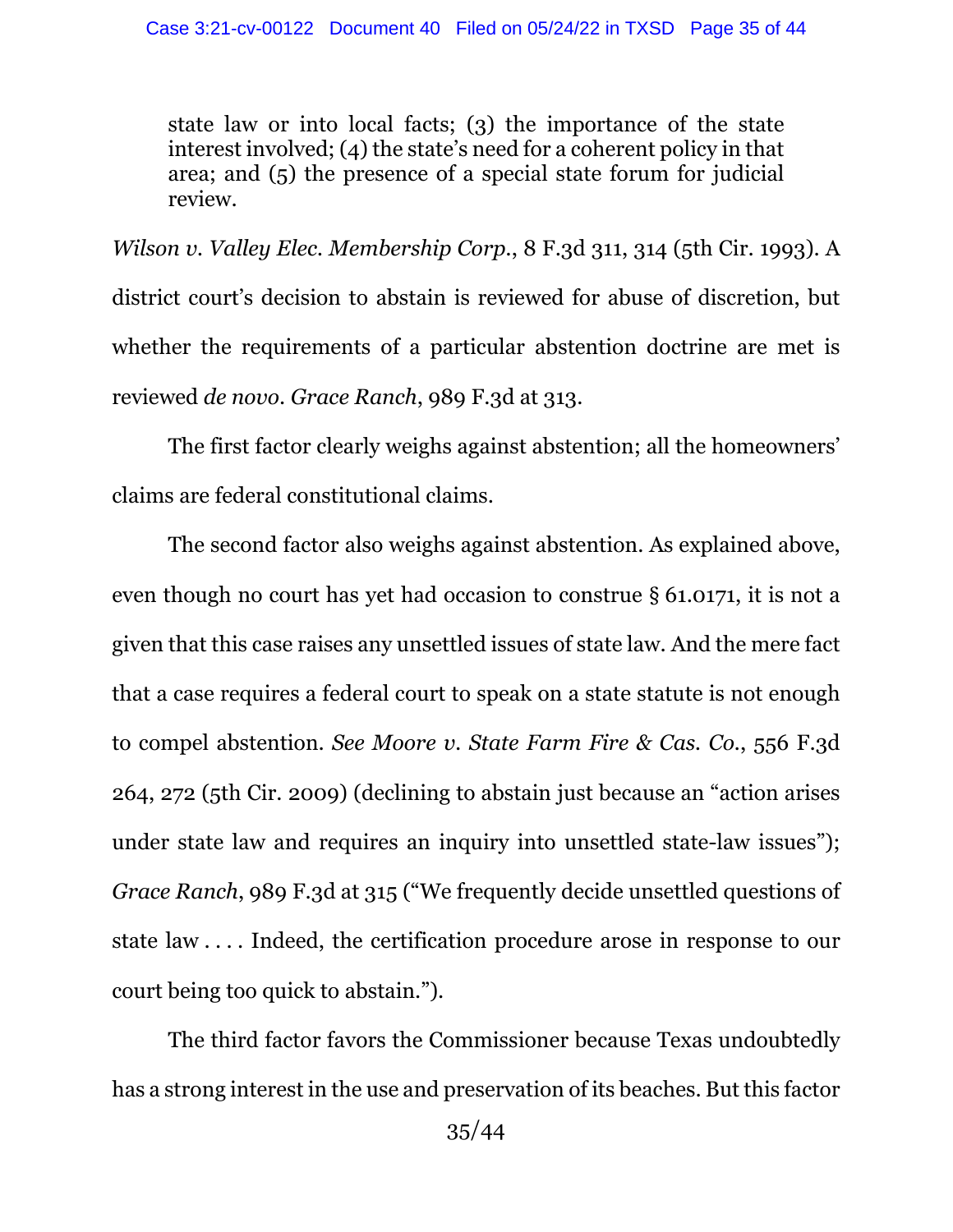weighs heavily in favor of abstention only "when the state interests at stake are 'paramount.'" *Grace Ranch*, 989 F.3d at 316 (quoting *Quakenbush*, 517 U.S. at 728). Such is the case when a "state administrative scheme guards an 'over-all plan of regulation . . . of vital interest to the general public' from federal interference." *Id.* Abstention has also been found proper when "countervailing federal policies undermine the primacy of the state's interests," or "when the state interests involved are not threatened by the limited relief sought." *Id.* (internal citations omitted).

The fourth factor, the state's need for a coherent policy in the area at issue, would also seemingly favor the Commissioner. Texas has an entire statutory scheme, the OBA, dedicated to access to public beaches. *See* Tex. Nat. Res. Code § 61.011 *et seq*. But the Commissioner has not sufficiently explained how the narrow relief the homeowners seek in this case would upend that scheme. *See Grace Ranch*, 989 F.3d at 318 ("Whatever the result of Grace Ranch's case, the Commissioner will remain free to enforce the same law for other land in the state."); *Stratta v. Roe*, 961 F.3d 340, 358 (5th Cir. 2020) (holding abstention unwarranted when "the state concerns that are implicated are not overriding in light of the remedy sought").

Finally, the fifth factor leans against abstention. As "there is no special state forum for judicial review," *Romano v. Greenstein*, 721 F.3d 373, 280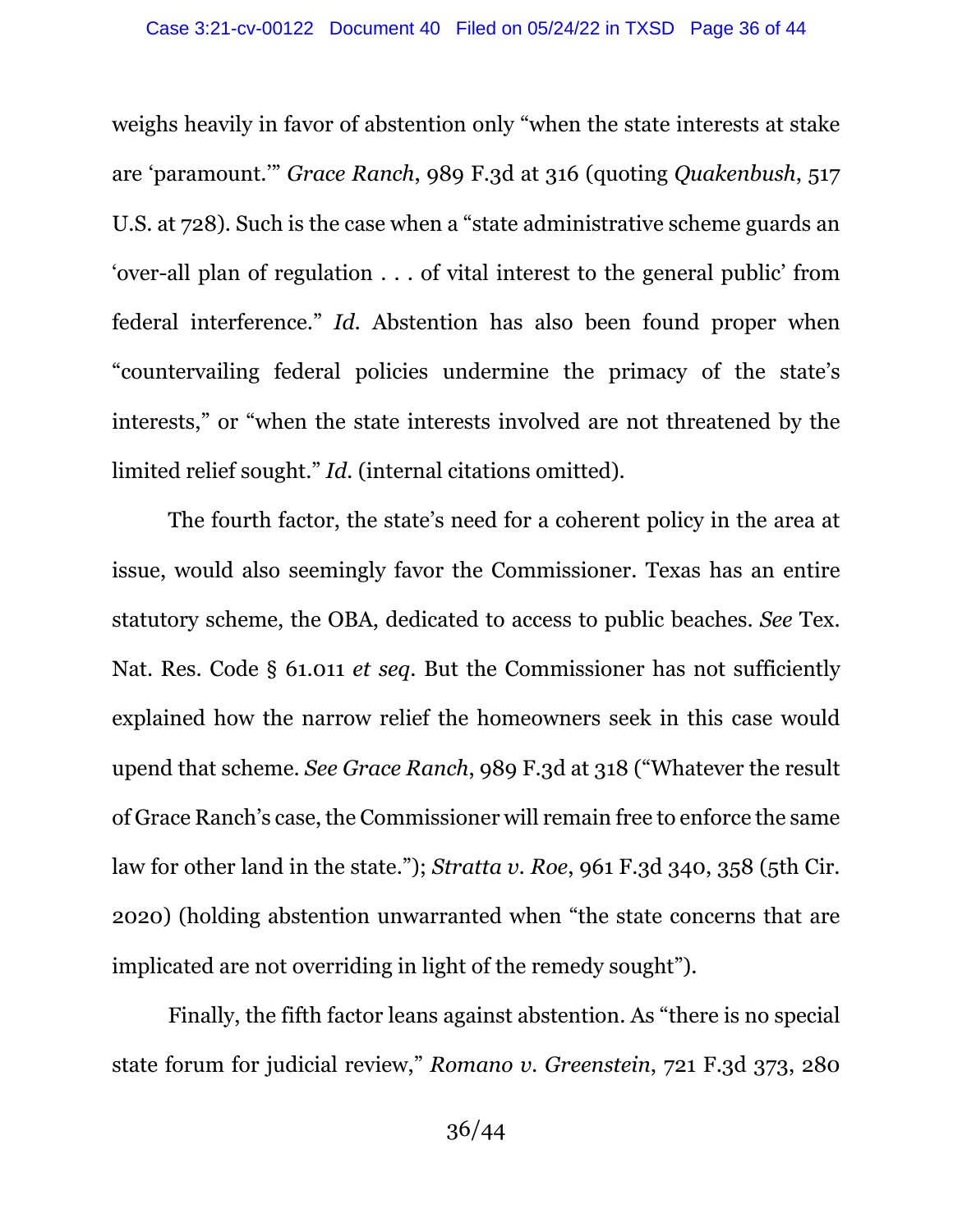(5th Cir. 2013), this case does not feature the type of "'complex state administrative processes' that *Burford* abstention aims to 'protect[] . . . from undue federal interference.'" *Grace Ranch*, 989 F.3d at 317 (quoting *NOPSI*, 491 U.S. at 362).

In sum, the court finds that as this case does not present one of "the rare instances" calling for *Burford* abstention, *Grace Ranch*, 989 F.3d at 313, it again declines to abstain.

#### **IV. Motion for a Preliminary Injunction**

"Generally, a movant must satisfy each of four traditional criteria in order to be entitled to a preliminary injunction: (1) irreparable injury[,] (2) substantial likelihood of success on the merits, (3) a favorable balance of hardships, and (4) no adverse effect on the public interest." *Black Fire Fighters Ass'n of Dallas v. City of Dallas*, 905 F.2d 63, 65 (5th Cir. 1990) (per curiam). "A preliminary injunction is an extraordinary remedy that should not be granted unless the party seeking it has clearly carried the burden of persuasion on all four requirements." *Dennis Melancon, Inc. v. City of New Orleans*, 703 F.3d 262, 268 (5th Cir. 2012) (quotation marks and citation omitted). None of these elements may be presumed; each must be established separately. *Plains Cotton Coop. Ass'n of Lubbock, Tex. v. Goodpasture Computer Serv., Inc.*, 807 F.2d 1256, 1261 (5th Cir. 1987).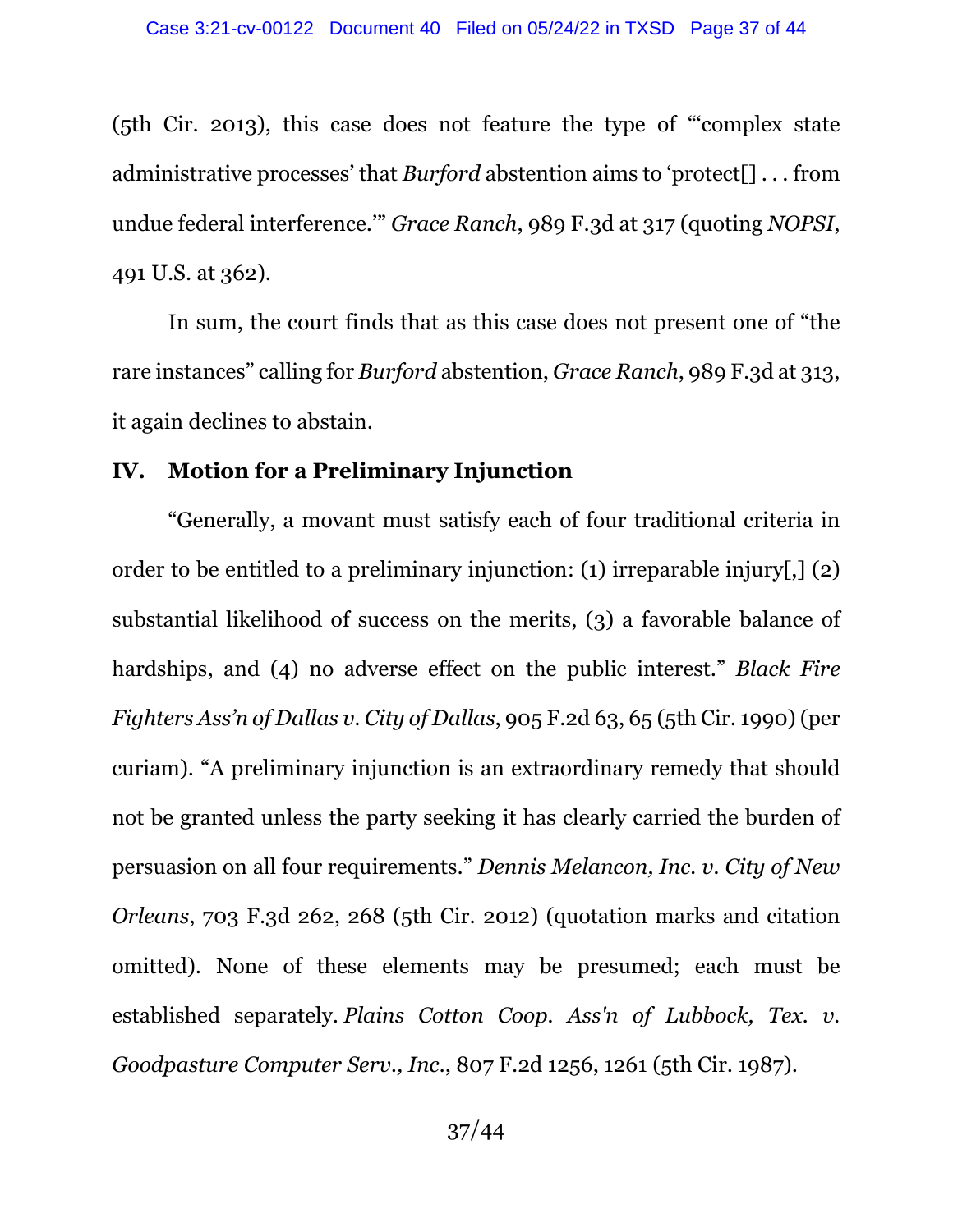The homeowners insist that simply because they have shown a constitutional violation, they have established irreparable harm. *See* Dkt. 16 at 29. But the court is not yet convinced that such a violation has been shown. Moreover, as the Commissioner points out, Dkt. 31 at 24, the cases on which the homeowners rely for this idea are both based on *Elrod v. Burns*, 427 U.S. 347 (1976), in which the Court held that the "loss of First Amendment freedoms, for even minimal periods of time, unquestionably constitutes irreparable injury." *Id.* at 373. The Commissioner adds that the Fifth Circuit has yet to apply *Elrod* "outside of a First Amendment context." Dkt. 31 at 24. The court finds that the homeowners' allegation that their constitutional rights have been violated is not enough, taken alone, to establish an irreparable injury. *See Lambert v. Bd. of Comm'rs of Orleans Levee Dist.*, No. 05-5931, 2006 WL 8456316, at \*7 (E.D. La. Mar. 22, 2006) ("A number of courts have expressly declined to find that the irreparable[-]harm requirement for injunctive relief is automatically satisfied by a plaintiff's allegation that his constitutional rights have been violated.")

The homeowners also urge the court to issue a preliminary injunction because their "privacy is at serious risk because the Order authorizes members of the public to use the land on which their homes sit." Dkt. 16 at 29. They argue that without an injunction, they are "at risk of being sued or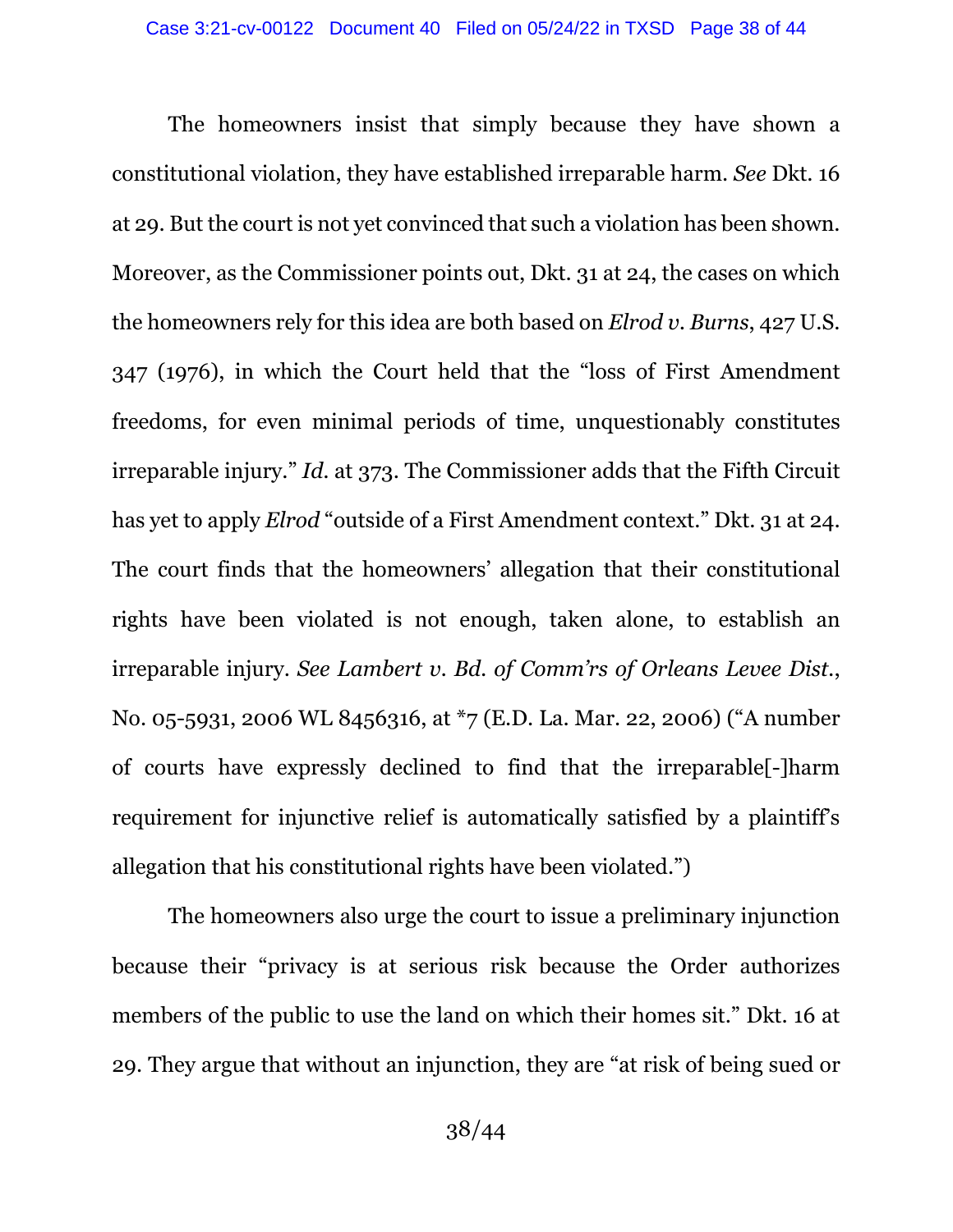otherwise held liable for any injuries to members of the public [who] attempt to enter and use their developed land for purposes of access a 'public beach.'" Id. at 30. And the Order also bars the homeowners from making certain repairs and improvements that "may be essential to their continued rental use and to [protect] from storms." *Id.* Finally, the homeowners argue that the Order "creat[es] an official encumbrance on title that will continue to burden their rights" if an injunction does not issue. Dkt. 16 at 37–38. None of these reasons convince the court that the homeowners are at risk of suffering irreparable harm.

To merit injunctive relief, a party must show a *likelihood* of irreparable harm. *Cf. Winter v. Natural Res. Def. Council, Inc.*, 555 U.S. 7, 21–22 (2008) (noting that a preliminary injunction may not issue on only the *possibility* of irreparable harm, but instead requires that "irreparable injury is likely in the absence of an injunction"). Such a showing requires more than mere speculation. *See United States v. Emerson*, 270 F.3d 203, 262 (5th Cir. 2001) ("[A] preliminary injunction will not be issued simply to prevent the possibility of some remote future injury. A presently existing actual threat must be shown.").

First, the court notes that the Fifth Circuit has not spoken on whether a threat to privacy constitutes an "irreparable injury" for purposes of a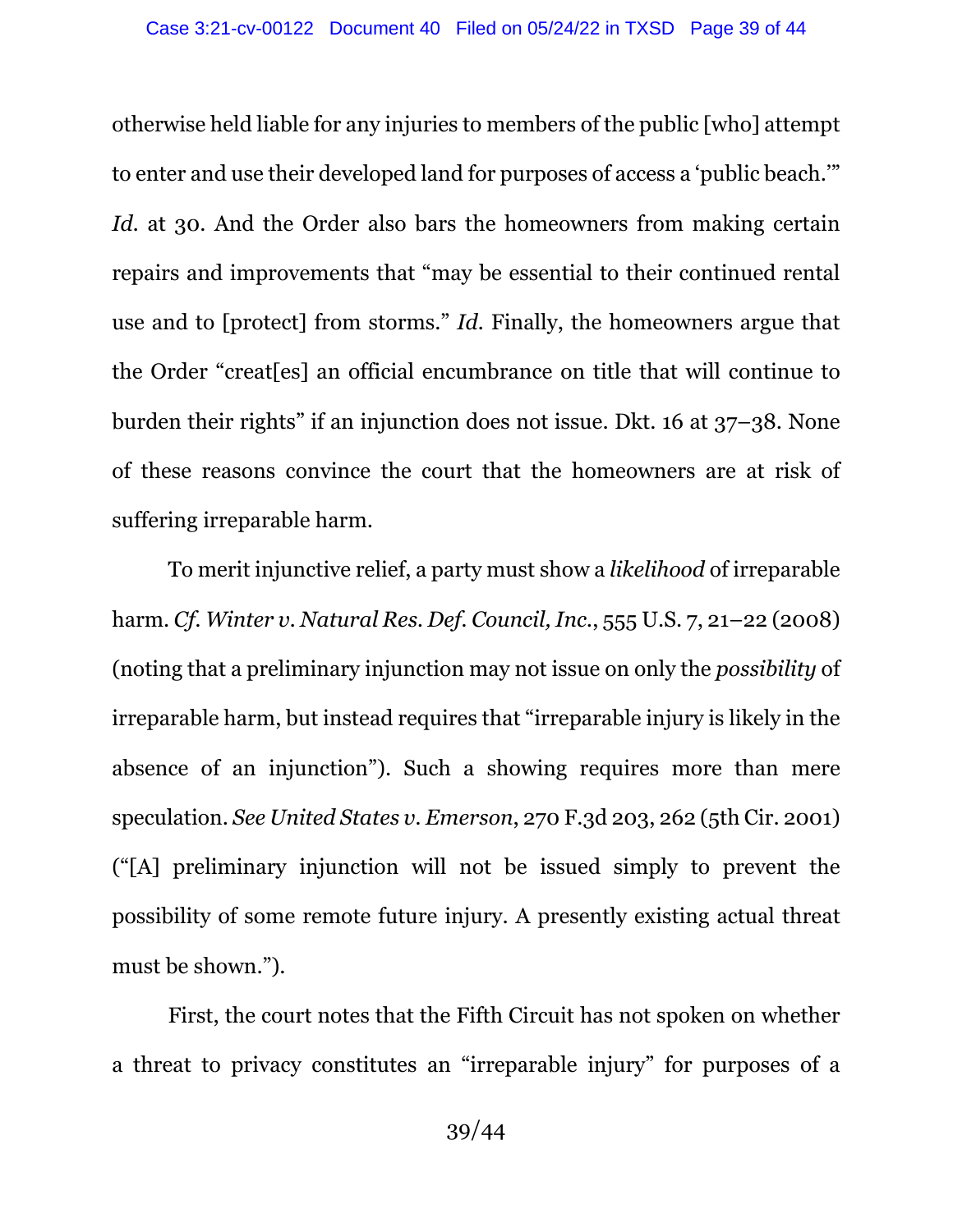preliminary injunction. *See Dennis Melancon*, 703 F.3d at 280 n.15 (declining to address whether the violation of the plaintiffs' right to privacy could form the basis of a claim of irreparable injury). And even if an invasion of their privacy could form the basis of an irreparable injury, the homeowners have not shown that their fears are more than mere speculation. *See Emerson*, 270 F.3d at 262.

The homeowners also fear that members of the public will encroach onto their private property now that it is deemed part of the public beach. But the fear of an army of trespassers is hypothetical at this point. "There must be a *likelihood* that irreparable harm will occur. Speculative injury is not sufficient; there must be more than unfounded fear on the part of the applicant." *Emerson*, 270 F.3d at 262 (quoting 9 WRIGHT, MILLER & KANE, FEDERAL PRACTICE & PROCEDURE: CIVIL 2D § 2948.1 at 153–56). For the same reason, the homeowners' fear of being held legally liable for any lawsuits arising from injuries on their property is too speculative. And the homeowners' allegations that their inability to make certain improvements on or repairs to their properties may cause a reduction in rental income or protection from storms do not amount to a "clear showing" that such a series of events will happen at all. *Winter*, 555 U.S. at 22; Dkt. 16 at 30.

Finally, the court addresses whether the Order itself constitutes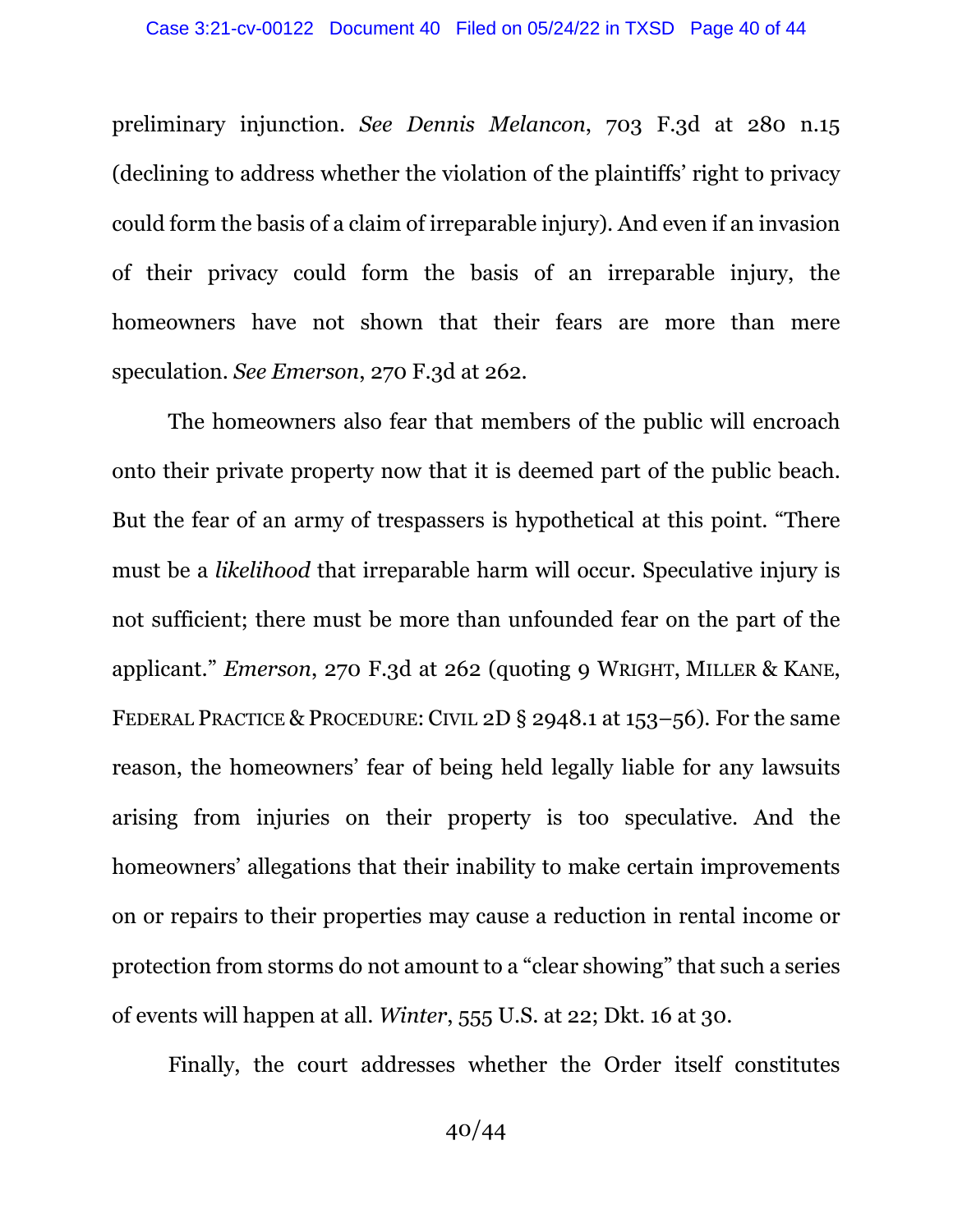irreparable injury. The homeowners rely on *Opulent Life Church v. City of Holly Springs, Mississippi*, for the proposition that "'[t]he deprivation of an interest in real property constitutes irreparable harm.'" 697 F.3d 279, 297 (5th Cir. 2012) (quoting *Third Church of Christ, Scientist, of N.Y.C. v. City of New York*, 617 F. Supp. 2d 201, 215 (S.D.N.Y. 2008), *aff'd*, 626 F.3d 667 (2d Cir. 2010)). But that case and this one are not on all fours.

In *Opulent Life*, a case brought under the Religious Land Use and Institutionalized Persons Act of 2000 ("RLUIPA"), a religious congregation sought to enjoin the enforcement of a municipal zoning ordinance that applied only to churches. 697 F.3d at 281–82. Opulent Life Church had leased a building, on the courthouse square in Holly Springs, Mississippi, for its growing congregation. *Id.* at 282–83. By its terms, the lease would not take effect until the church obtained the proper land-use and buildingrenovation permits from Holly Springs. *Id.* at 283. But the city refused to grant the permits because Opulent Life had failed to meet the church-specific zoning requirements. *Id.*

In holding that "'[t]he deprivation of an interest in real property constitutes irreparable harm,'" *id.* at 297, the Fifth Circuit did two things. First, it specifically noted that the deprivation was the loss of the lease, *id.* at 297, which would leave the church with no adequate space to worship and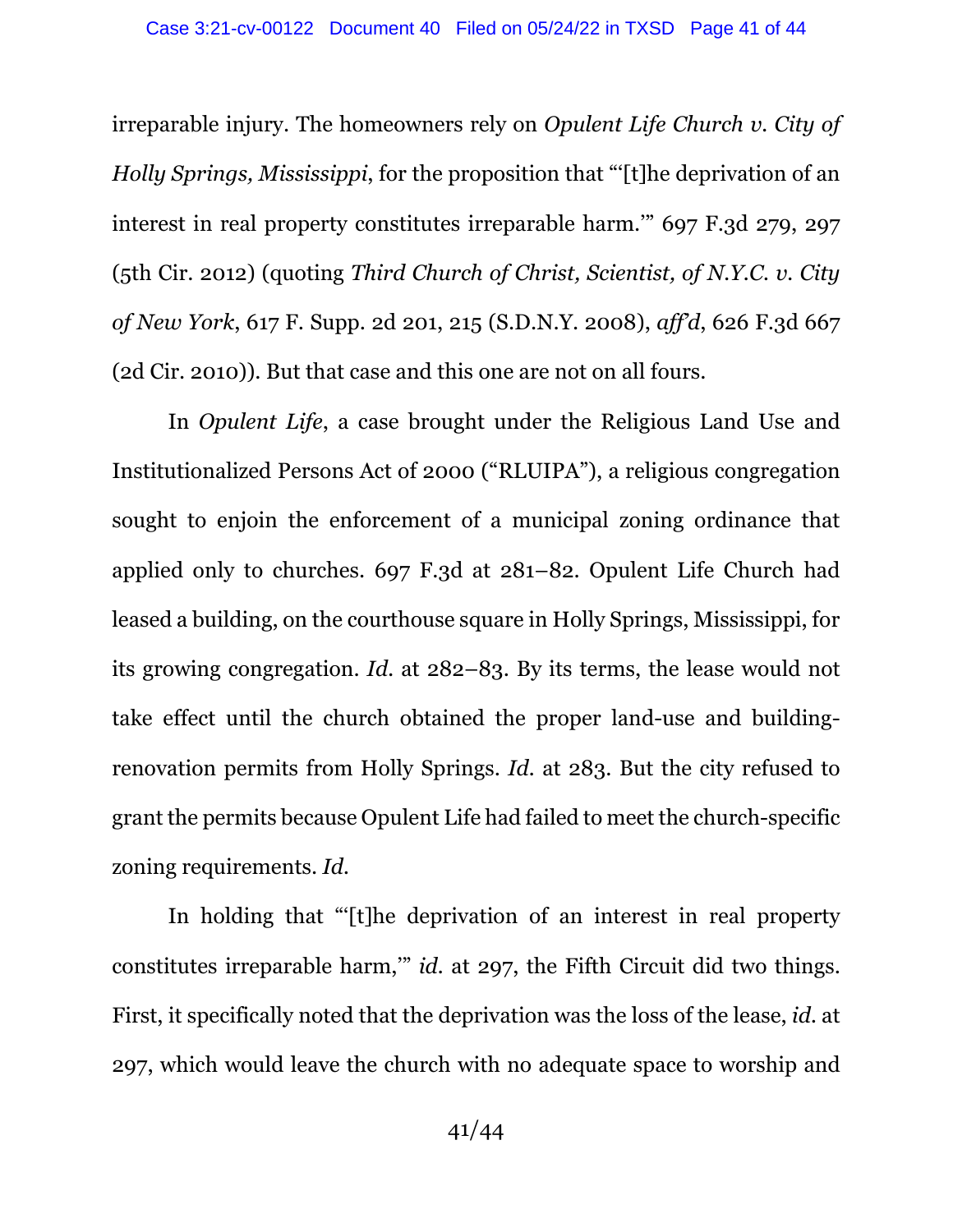carry out its community-service programs, *id.* at 282. In other words, the deprivation of an interest in real property that the church would suffer would be a complete deprivation—it would be completely unable to make use of the real property at issue.

The second thing the Fifth Circuit did is quote directly from another RLUIPA case in which another church faced a similar fate. In *Third Church of Christ, Scientist, of New York City v. City of New York*, a religious congregation with declining membership and an aged building in desperate need of repair signed a lease with a catering company to use portions of the church building when not in use by the congregation. 617 F. Supp. 2d at 203– 04. At first the city permitted this use, but later revoked the permission. *Id.* at 204–05. The church sued and sought injunctive relief against the city. *Id.* at 208. And in finding that there was "no question" the church faced irreparable harm, the court noted that the church would have to sell its building, which it had occupied for more than eighty years, absent an injunction against the city. *Id.* at 215. Again, the threatened deprivation of an interest in real property was a *complete* deprivation.

In both *Opulent Life* and *Third Church of Christ, Scientist*,[7](#page-41-0) churches

<span id="page-41-0"></span><sup>7</sup> The homeowners cite two more cases for the idea that the loss of an interest in real property is an irreparable injury: *Park Village Apartment Tenants Ass'n v. Mortimer Howard Trust*, 636 F.3d 1150, 1159 (9th Cir. 2011), and *Golf Village*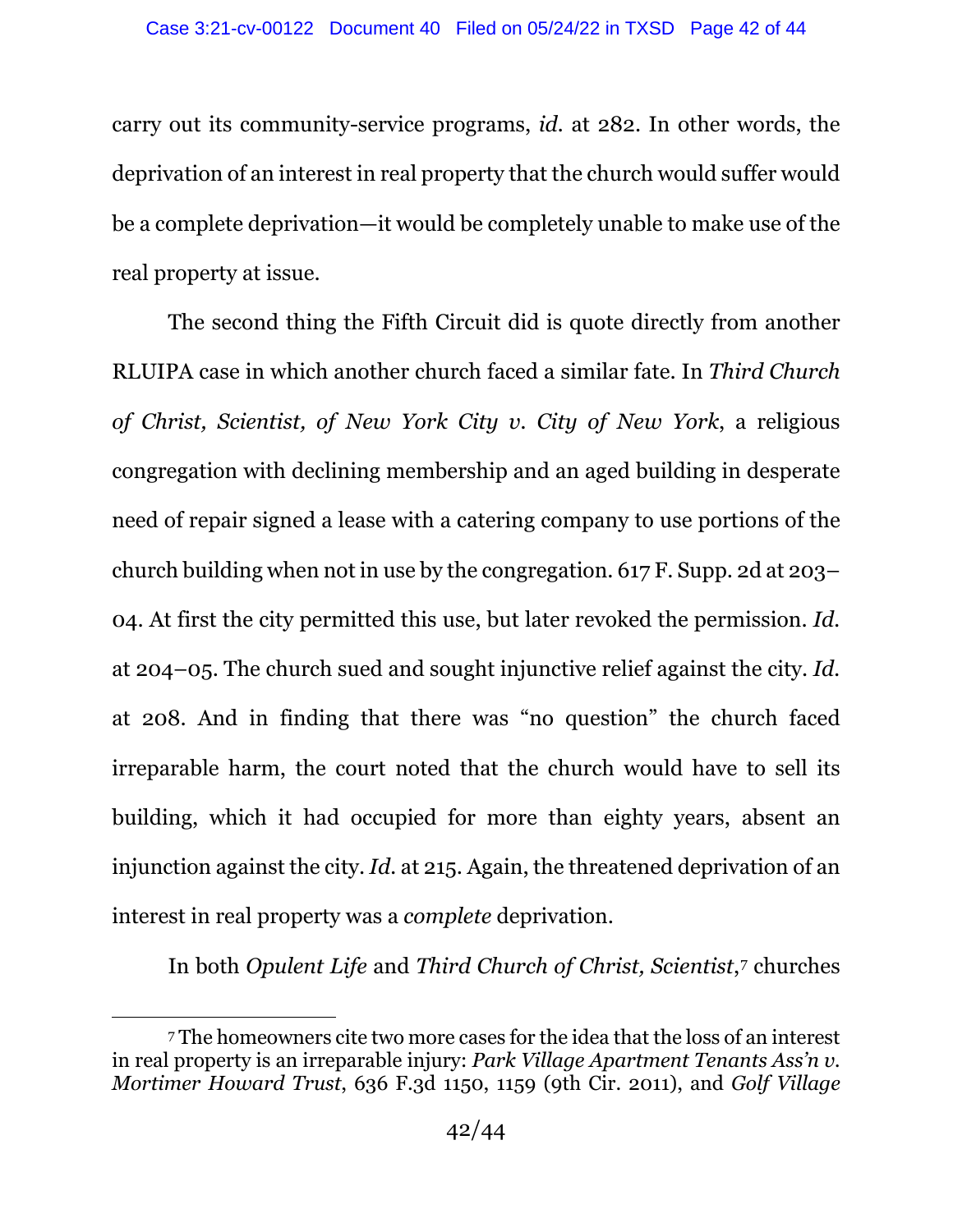suing under the RLUIPA were threatened with a complete deprivation of their ability to use, or even occupy, the pieces of real property on which their places of worship stood. In both cases, the deprivation would leave the churches unable to operate at all. The homeowners in this case have alleged no such complete deprivation. Instead, as set forth above, they fear they will be unable to either exclude the public from their property or to make repairs and improvements. But the homeowners have pointed to no cases showing that such partial "deprivations" amount to irreparable harm. Moreover, the Commissioner has represented that "the GLO does not prohibit 'no trespassing' or 'private property' signs on homes or private walkovers." Dkt. 31 at 19–20. And the Commissioner further notes that the homeowners' repairs and improvements are purely hypothetical—they have submitted no applications for repair or construction permits. *Id.* at 20. The court finds that

*North LLC v. City of Powell*, 333 F. Supp. 3d 769, 781 (S.D. Ohio 2018). But like the plaintiffs in *Opulent Life* and *Third Church of Christ, Scientist*, the plaintiffs in *Park Village* feared a complete deprivation of their ability to occupy their real property—they faced eviction. 636 F.3d at 1159. And the plaintiff in *Golf Village* sought to enjoin a continuing trespass by the defendants—a trespass that threatened to include the clearing of trees, the filling of wetlands, the digging of trenches, and the conversion of private roads into public streets. 333 F. Supp. 3d at 781. The homeowners face nothing of that sort here. Moreover, the court in *Golf Village* noted that courts are less willing to recognize the deprivation of an interest in real property as irreparable harm when the property is commercial real estate or investment property rather than the plaintiff's residence. *Id.* at 780–81. As noted above, the homeowners in this case do not live in the properties at issue; rather, they use them as vacation rentals.